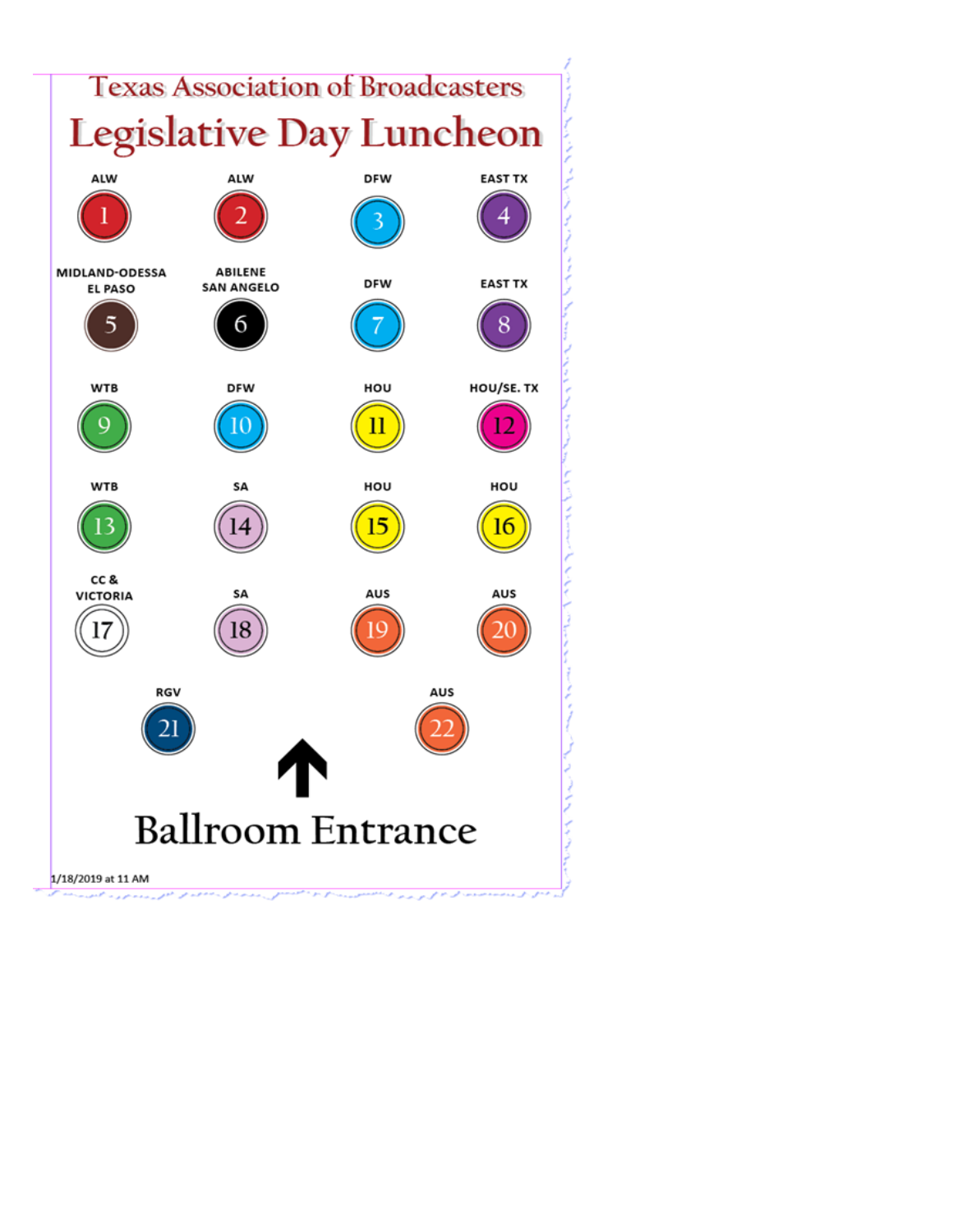| ALW - Amarillo / Lubbock / Wichita Falls |              | <b>Table #</b>     |                           |          |
|------------------------------------------|--------------|--------------------|---------------------------|----------|
|                                          | Table #      | <b>Name</b>        | Calls/Firm                | City     |
| Aide-Rep.                                | 1            | Matt Abel          | Rep. John Frullo's Office | Lubbock  |
| Aide-Rep.                                |              | Alexa Parker       | Rep. Four Price's Office  | Amarillo |
| Aide-Rep.                                | 1            | Hal Talton         | Rep. Four Price's Office  | Amarillo |
| Representative                           | $\mathbf{1}$ | Rep. John Frullo   | R - Lubbock (hd84)        | Lubbock  |
| Senator                                  | 1            | Sen. Charles Perry | R - Lubbock (sd28)        | Lubbock  |
| <b>TV Station</b>                        | 1            | Cindy Gilstrap     | KLBK / KAMC Lubbock       | Lubbock  |
| <b>TV Station</b>                        | $\mathbf{1}$ | Dan Jackson        | <b>KCBD Lubbock</b>       | Lubbock  |
| <b>TV Station</b>                        |              | <b>Russ Poteet</b> | KLBK / KAMC               | Lubbock  |
| <b>TV Station</b>                        | 1            | Amy Sullivan       | KVII                      | Amarillo |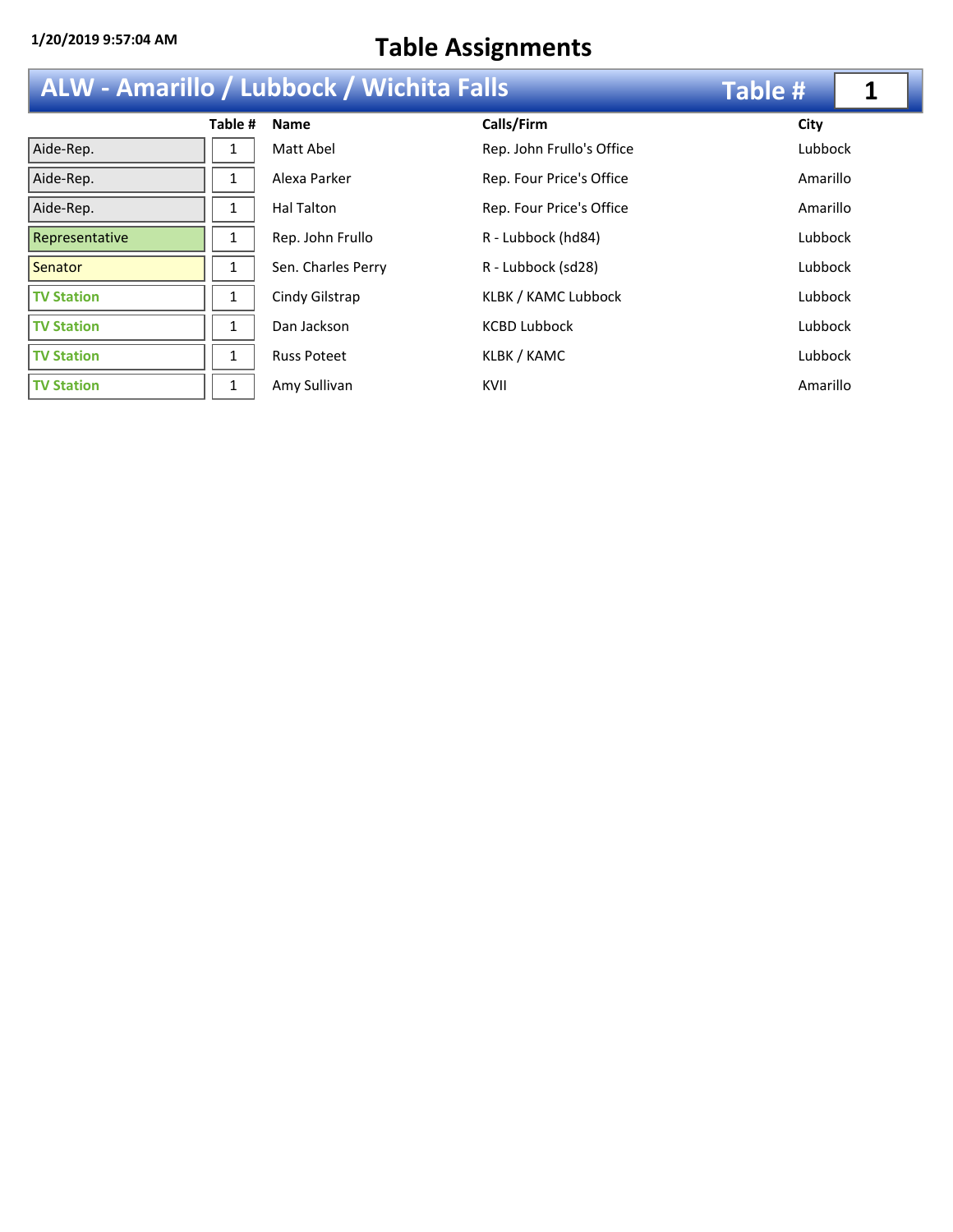|                      | <b>ASAG - Abilene / San Angelo</b> |                          |            |  |
|----------------------|------------------------------------|--------------------------|------------|--|
|                      | Table #<br><b>Name</b>             | Calls/Firm               | City       |  |
| Aide-Rep.            | Jacquelyn Hill                     | Rep. Drew Darby's Office | San Angelo |  |
| Total at this Table: | <b>10</b>                          |                          |            |  |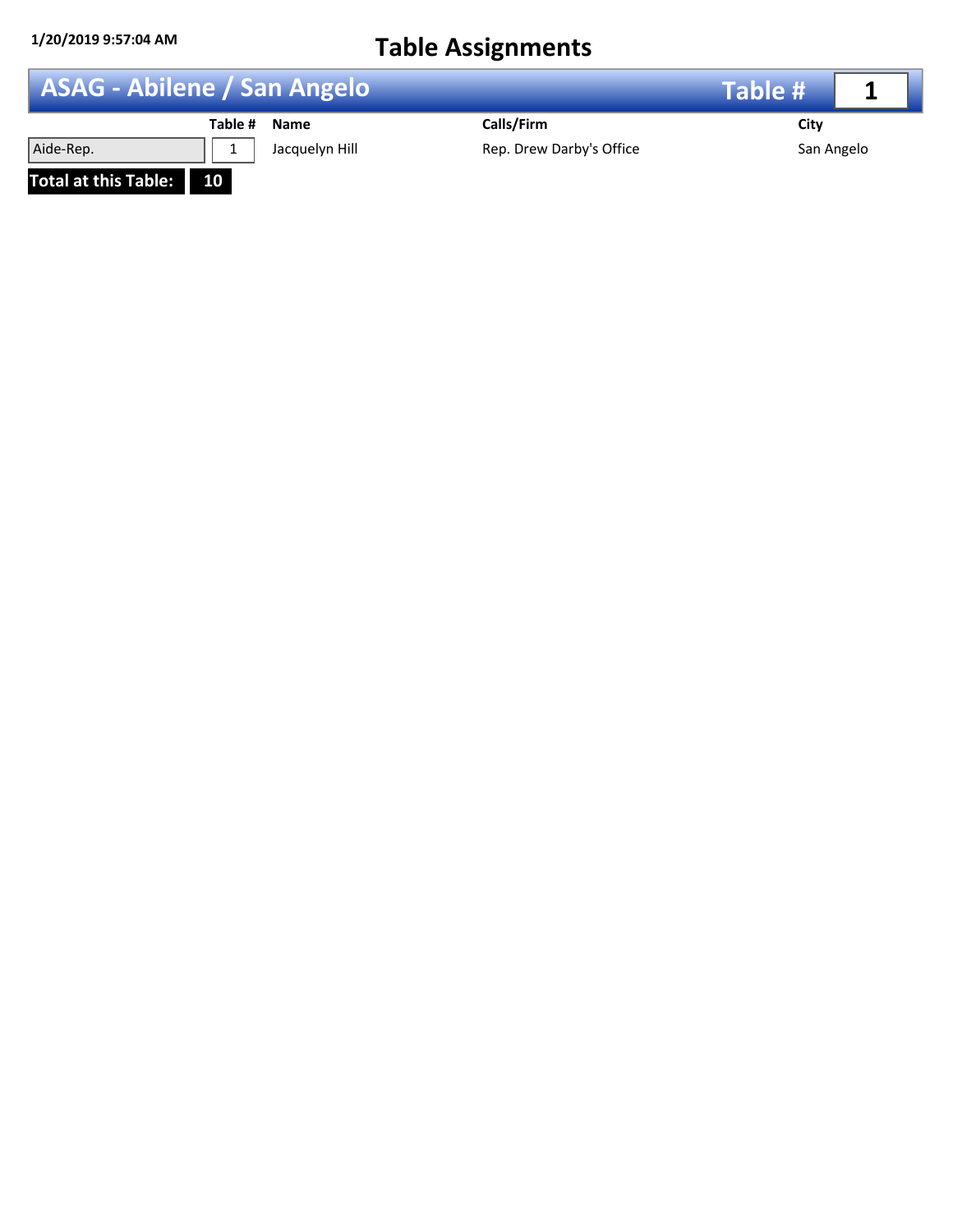| <b>ALW - Amarillo / Lubbock / Wichita Falls</b> |               |                       |                                       | Table #  |                      |
|-------------------------------------------------|---------------|-----------------------|---------------------------------------|----------|----------------------|
|                                                 | Table #       | <b>Name</b>           | Calls/Firm                            | City     |                      |
| Representative                                  | 2             | Rep. Four Price       | R - Amarillo (hd87)                   | Amarillo |                      |
| Representative                                  | 2             | Rep. John Smithee     | R - Amarillo (hd86)                   | Amarillo |                      |
| <b>TV Station</b>                               | $\mathcal{P}$ | Adam Bradshaw         | KFDX / KJTL / KJBO                    |          | <b>Wichita Falls</b> |
| <b>TV Station</b>                               | 2             | <b>Richard Haddox</b> | <b>KAUZ Wichita Falls</b>             |          | Wichita Falls        |
| <b>TV Station</b>                               | 2             | <b>Brent McClure</b>  | KFDA-TV / KEYU-TV / KZBZ-LP / KEYU-FM | Amarillo |                      |
| <b>TV Station</b>                               | 2             | Wayne Reed            | KFDX / KJTL / KJBO Wichita Falls      |          | Wichita Falls        |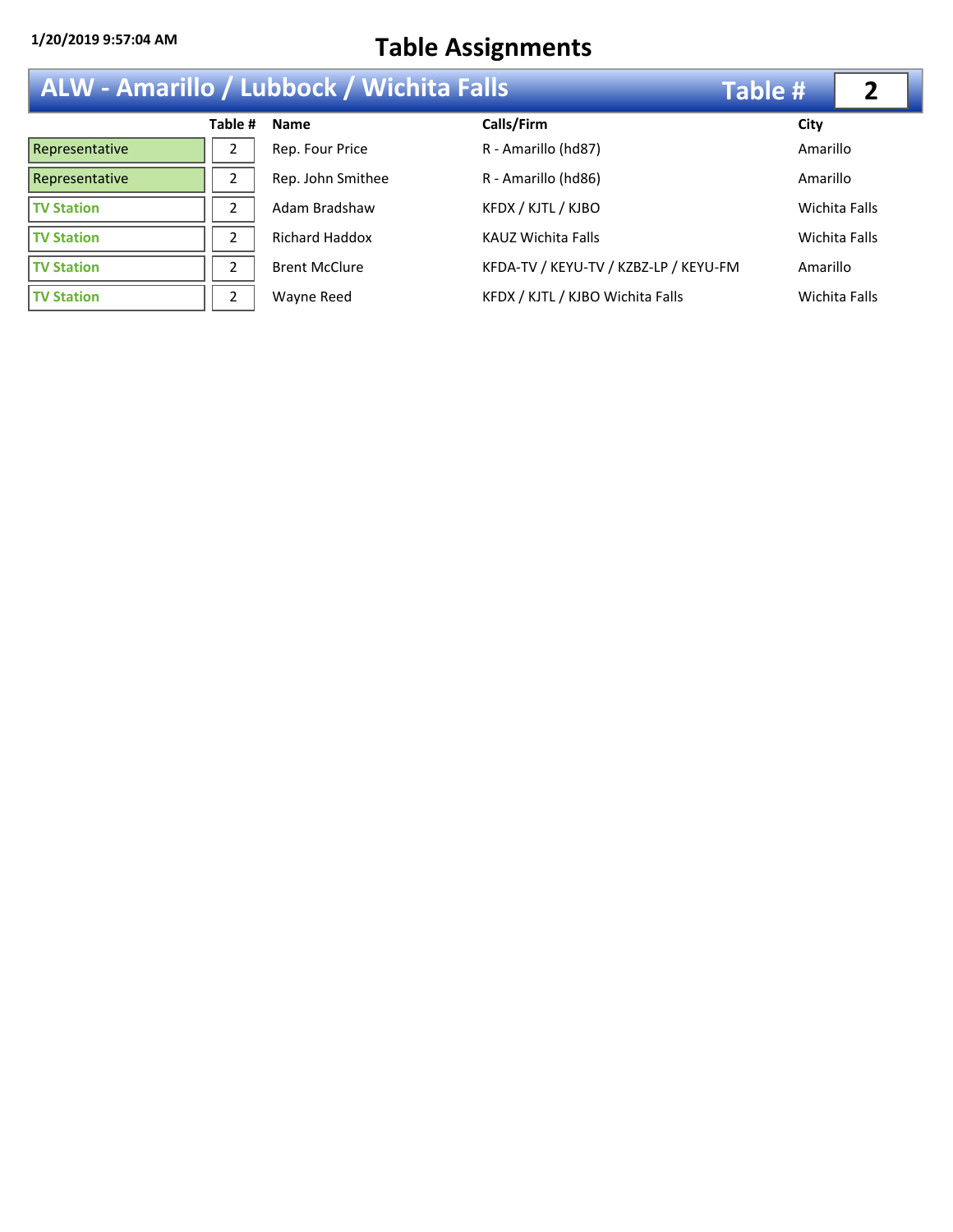**Total at this Table: 7**

| <b>ASAG - Abilene / San Angelo</b> |              |                | Table #                   |          |  |
|------------------------------------|--------------|----------------|---------------------------|----------|--|
|                                    | Table # Name |                | Calls/Firm                | City     |  |
| Aide-Rep.                          |              | Logan Harrison | Rep. Andrew Murr's Office | Junction |  |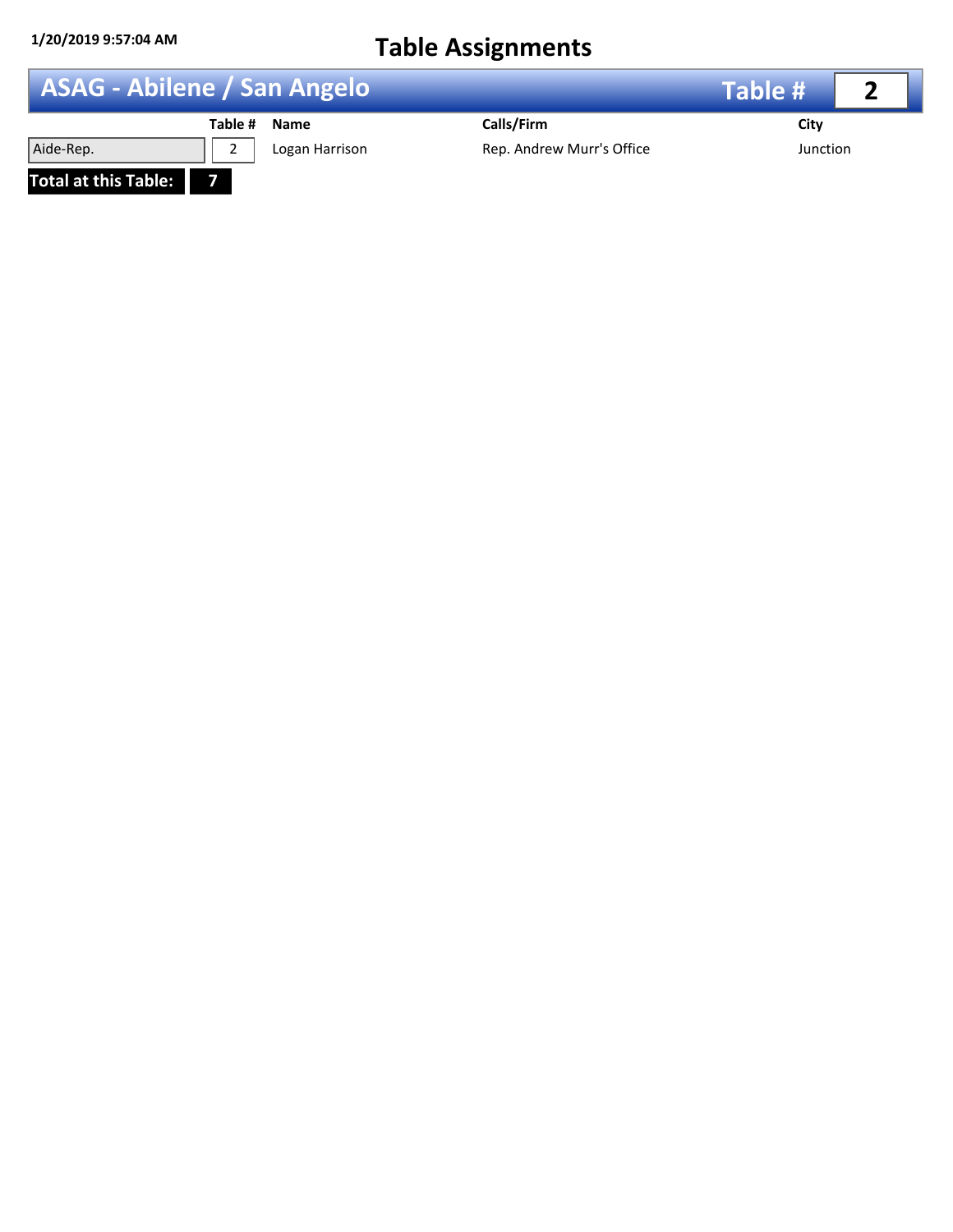## **DFW - Dallas / Fort Worth**

| <b>DFW - Dallas / Fort Worth</b> | <b>Table #</b> | 3                     |                                  |               |  |
|----------------------------------|----------------|-----------------------|----------------------------------|---------------|--|
|                                  | Table #        | <b>Name</b>           | Calls/Firm                       | City          |  |
| Aide-Rep.                        | 3              | Adam Goodrum          | Rep. Jessica Gonzalez's Office   | <b>Dallas</b> |  |
| Aide-Rep.                        | 3              | Chelsea Roe           | Rep. Julie Johnson's Office      | Carrollton    |  |
| <b>Radio Station</b>             | 3              | <b>Brian Purdy</b>    | KRLD / KVIL / KMVK / KLUV / KJKK | <b>Dallas</b> |  |
| Representative                   | 3              | Rep. Michelle Beckley | D - Carrollton (hd65)            | Carrollton    |  |
| Representative                   | 3              | Rep. Victoria Neave   | D - Dallas (hd107)               | <b>Dallas</b> |  |
| Representative                   | 3              | Rep. Toni Rose        | $D -$ Dallas (hd $110$ )         | <b>Dallas</b> |  |
| <b>TV Station</b>                | 3              | Raquel Amparo         | <b>KUVN</b>                      | <b>Dallas</b> |  |
| <b>TV Station</b>                | 3              | Christopher Berg      | Nexstar Broadcasting, Inc.       | <b>Irving</b> |  |
| <b>TV Station</b>                | 3              | <b>Julie Pruett</b>   | Nexstar Broadcasting, Inc.       | Irving        |  |
| <b>Total at this Table:</b>      | 9              |                       |                                  |               |  |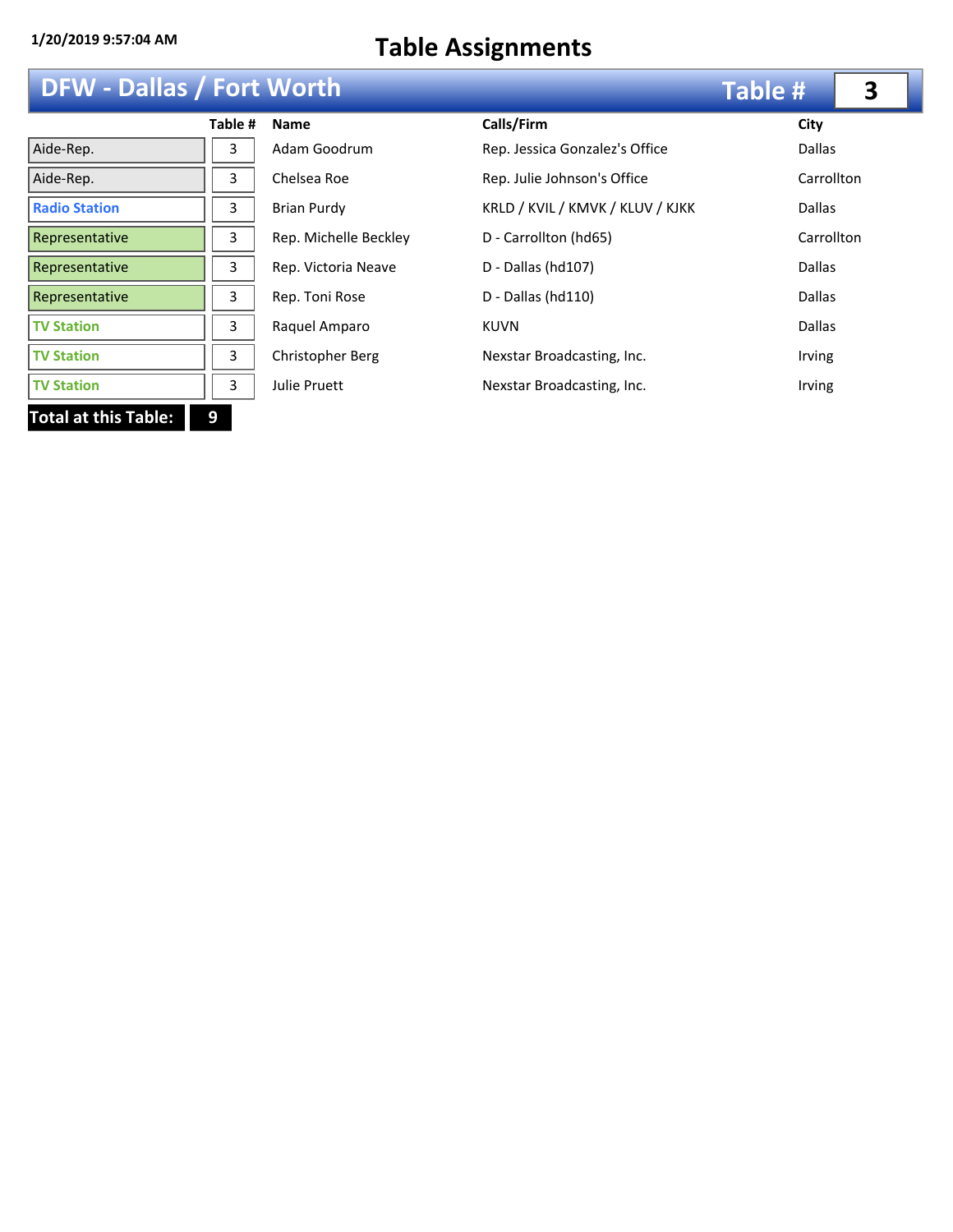|                                   | <b>ET - East Texas</b> |                    |                        |            |             |  |
|-----------------------------------|------------------------|--------------------|------------------------|------------|-------------|--|
|                                   | Table #                | <b>Name</b>        | Calls/Firm             | City       |             |  |
| Aide-Rep.                         | 4                      | Judy Clardy        |                        |            | Nacogdoches |  |
| <b>Radio Station</b>              | 4                      | Paul Gleiser       | KTBB / KYZS / KRWR     | Tyler      |             |  |
| <b>Radio Station</b>              | 4                      | Jerry Hanszen      | KGAS-AM-FM             | Carthage   |             |  |
| Representative                    | 4                      | Rep. Trent Ashby   | R - Lufkin (hd57)      | Lufkin     |             |  |
| Representative                    | 4                      | Rep. Travis Clardy | R - Nacogdoches (hd11) |            | Nacogdoches |  |
| Representative                    | 4                      | Rep. Cody Harris   | R - Palestine (hd8)    | Palestine  |             |  |
| Representative                    | 4                      | Rep. Matt Schaefer | R - Tyler (hd6)        | Tyler      |             |  |
| <b>TV Station</b>                 | 4                      | Mark McKay         | KTAL-TV Texarkana      | Shreveport |             |  |
| <b>TV Station</b>                 | 4                      | Pat Stacey         | KLTV - TV / KTRE - TV  | Tyler      |             |  |
| <b>TV Station</b>                 | 4                      | Donna Wilson       | KYTX Tyler - Longview  | Tyler      |             |  |
| <b>Total at this Table:</b><br>10 |                        |                    |                        |            |             |  |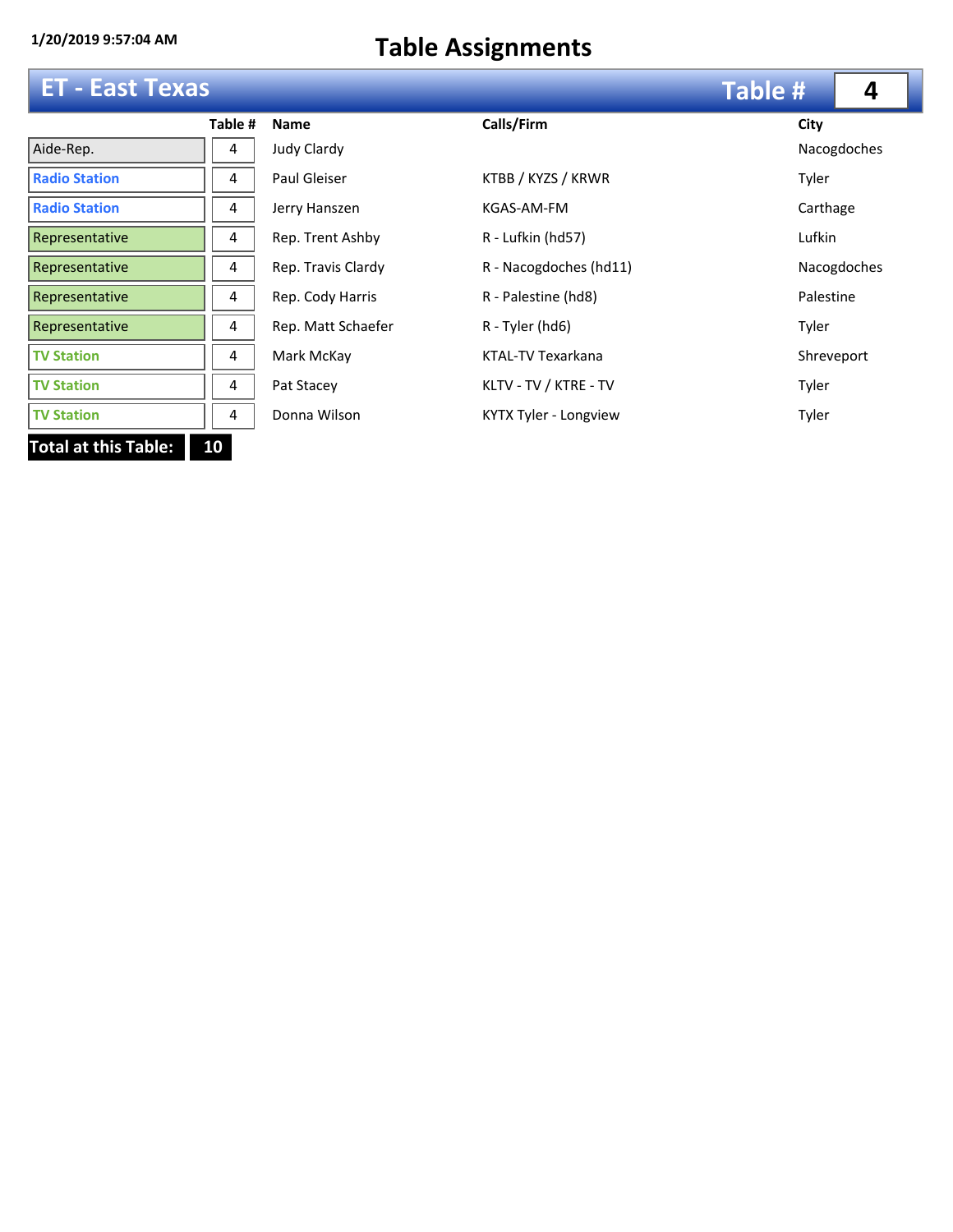|  | <b>EP - El Paso</b> |
|--|---------------------|
|--|---------------------|

|                   | Table # | <b>Name</b>         | Calls/Firm          |
|-------------------|---------|---------------------|---------------------|
| Aide-Sen.         | 5       | Sushma Smith        | Sen. Jose Ro        |
| Representative    | 5       | Rep. Mary Gonzalez  | D - Clint (hd       |
| Representative    | 5       | Rep. Joe Moody      | D - El Paso (       |
| Representative    | 5.      | Rep. Lina Ortega    | D - El Paso (       |
| Senator           | 5       | Sen. Jose Rodriguez | D - El Paso (       |
| <b>TV Station</b> | 5       | David Candelaria    | <b>KTSM-TV EI</b>   |
| <b>TV Station</b> | 5       | Matt Kaplowitz      | KFOX / KDB          |
| <b>TV Station</b> | 5       | Kevin Lovell        | <b>KVIA El Paso</b> |
| <b>TV Station</b> | 5       | Shauna Ziegler      | <b>KFOX/KDBC</b>    |

| <b>EP - El Paso</b> |         |                     |                              | <b>Table #</b> | 5 |
|---------------------|---------|---------------------|------------------------------|----------------|---|
|                     | Table # | <b>Name</b>         | Calls/Firm                   | City           |   |
| Aide-Sen.           | 5       | Sushma Smith        | Sen. Jose Rodriguez's Office | El Paso        |   |
| Representative      | 5       | Rep. Mary Gonzalez  | D - Clint (hd75)             | Clint          |   |
| Representative      | 5       | Rep. Joe Moody      | D - El Paso (hd78)           | El Paso        |   |
| Representative      | 5       | Rep. Lina Ortega    | D - El Paso (hd77)           | El Paso        |   |
| <b>Senator</b>      | 5       | Sen. Jose Rodriguez | D - El Paso (sd29)           | El Paso        |   |
| <b>TV Station</b>   | 5       | David Candelaria    | KTSM-TV El Paso              | El Paso        |   |
| <b>TV Station</b>   | 5       | Matt Kaplowitz      | KFOX / KDBC El Paso          | El Paso        |   |
| <b>TV Station</b>   | 5       | Kevin Lovell        | KVIA El Paso                 | El Paso        |   |
| <b>TV Station</b>   | 5       | Shauna Ziegler      | KFOX/KDBC                    | El Paso        |   |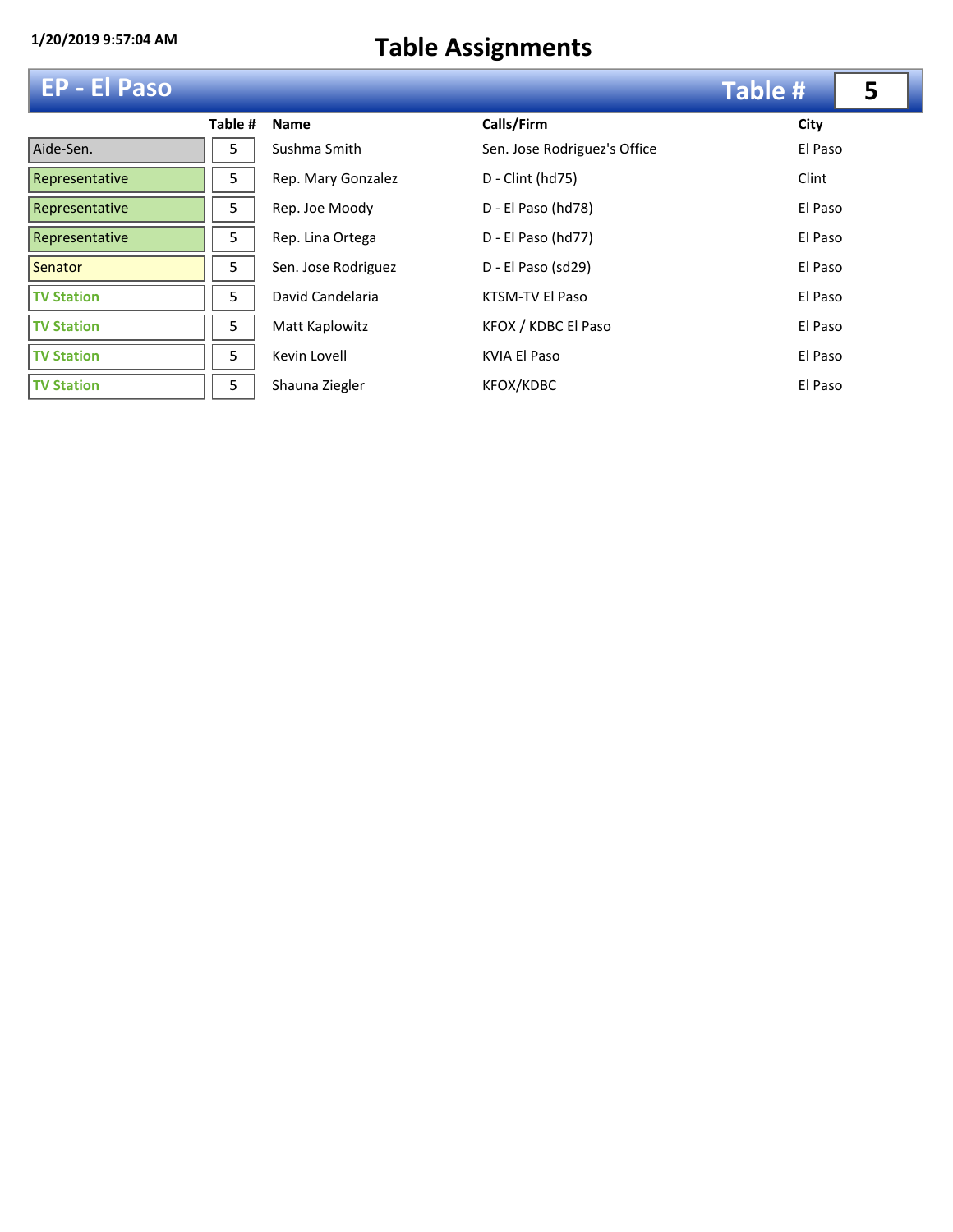**Total at this Table: 11**

| MO - Midland / Odessa |         |                      | <b>Table #</b>        |        |  |
|-----------------------|---------|----------------------|-----------------------|--------|--|
|                       | Table # | <b>Name</b>          | Calls/Firm            | City   |  |
| Representative        |         | Rep. Brooks Landgraf | R - Odessa (hd81)     | Odessa |  |
| <b>TV Station</b>     |         | Mike Lee             | KMID Odessa - Midland | Odessa |  |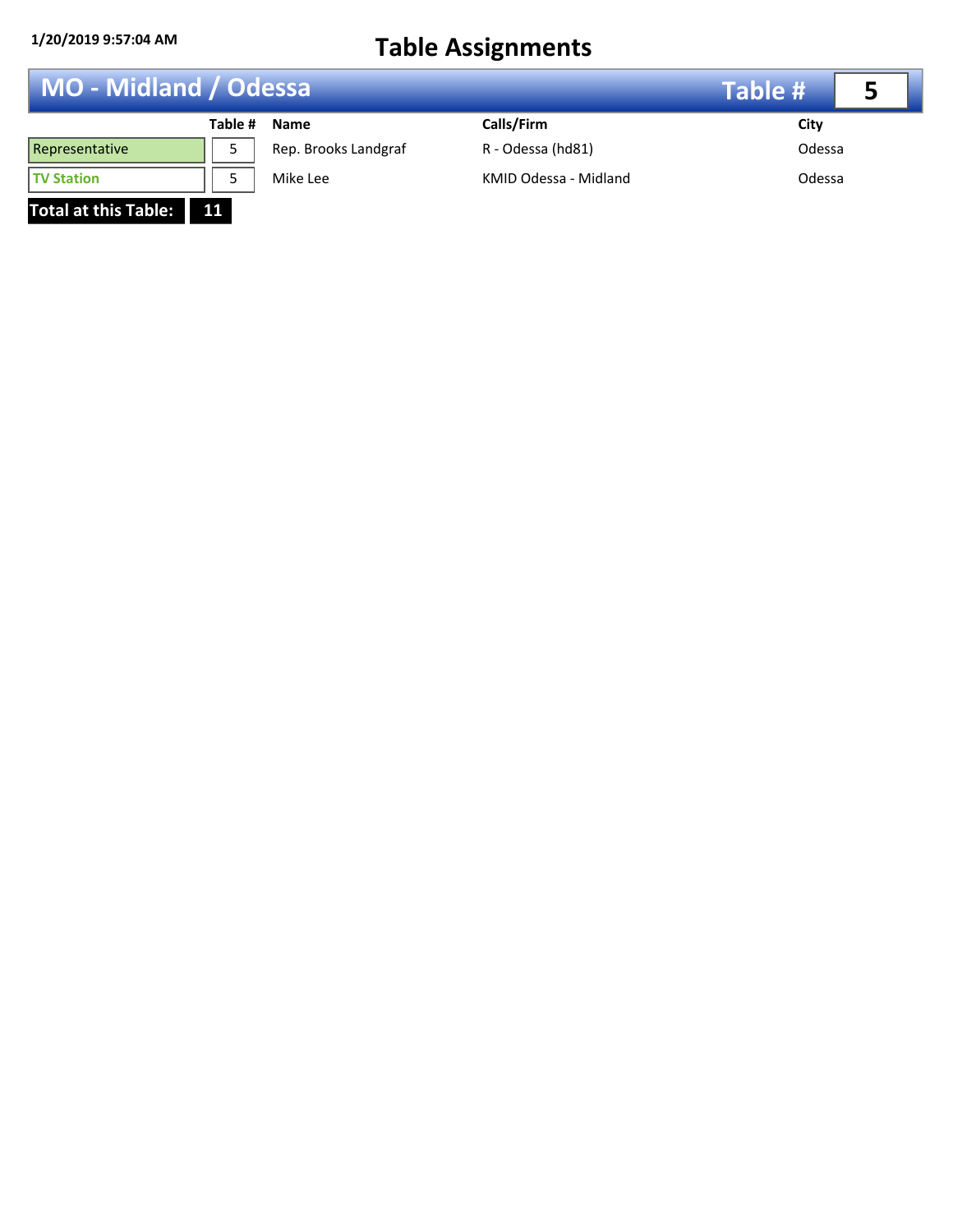| <b>ASAG - Abilene / San Angelo</b> |  |
|------------------------------------|--|
|------------------------------------|--|

| <b>ASAG - Abilene / San Angelo</b> |         |                         |                                    | Table # | 6          |
|------------------------------------|---------|-------------------------|------------------------------------|---------|------------|
|                                    | Table # | <b>Name</b>             | Calls/Firm                         | City    |            |
| <b>Radio Station</b>               | 6       | Kay Slavens             | KATX-FM, KWBY-FM. KLXK-FM, KROO-AM |         | Eastland   |
| <b>Radio Station</b>               | 6       | <b>Terry Slavens</b>    | KATX-FM, KWBY-FM. KLXK-FM,         |         | Eastland   |
| Representative                     | 6       | Rep. Drew Darby         | R - San Angelo (hd72)              |         | San Angelo |
| Representative                     | 6       | Rep. Mike Lang          | R - Granbury (hd60)                |         | Granbury   |
| Representative                     | 6       | Rep. Andrew Murr        | R - Junction (hd53)                |         | Junction   |
| <b>TV Station</b>                  | 6       | Danny Aguilar           | <b>FOX West Texas - Abilene</b>    | Abilene |            |
| <b>TV Station</b>                  | 6       | Cody Broadway           | <b>FOX West Texas - Abilene</b>    | Abilene |            |
| <b>TV Station</b>                  | 6       | Jamie Burch             | <b>KTXS</b>                        | Abilene |            |
| <b>TV Station</b>                  | 6       | David Caldwell          | <b>KTXS-TV</b>                     | Abilene |            |
| <b>TV Station</b>                  | 6       | <b>Albert Gutierrez</b> | KTAB / KRBC                        | Abilene |            |
| <b>TV Station</b>                  | 6       | <b>Travis Ruiz</b>      | KTAB / KRBC                        | Abilene |            |
| <b>TV Station</b>                  | 6       | David Wagner            | KLST / KSAN                        |         | San Angelo |
| <b>Total at this Table:</b>        | 12      |                         |                                    |         |            |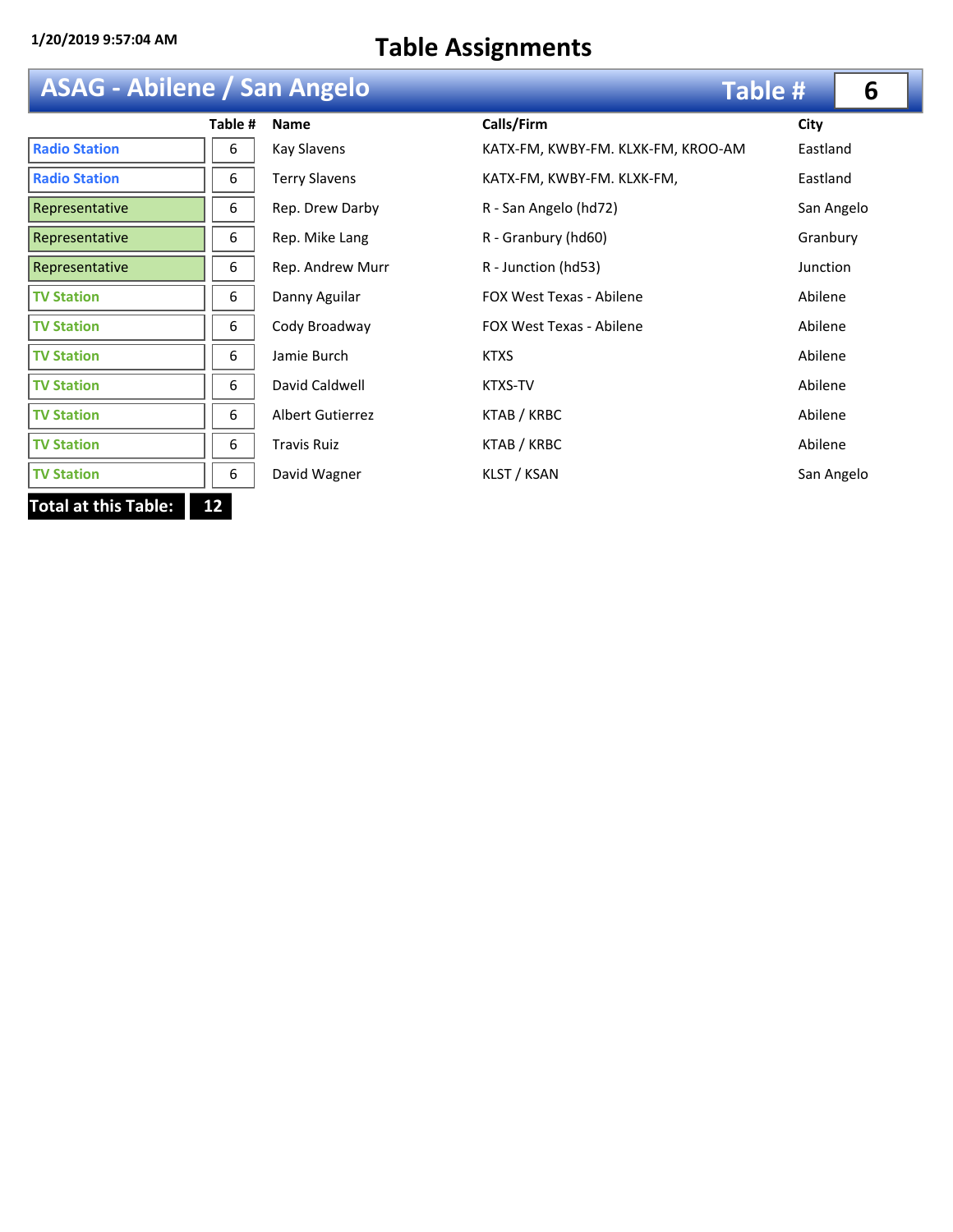

*Individual* 7 Laura Prather Haynes and Boone, LLP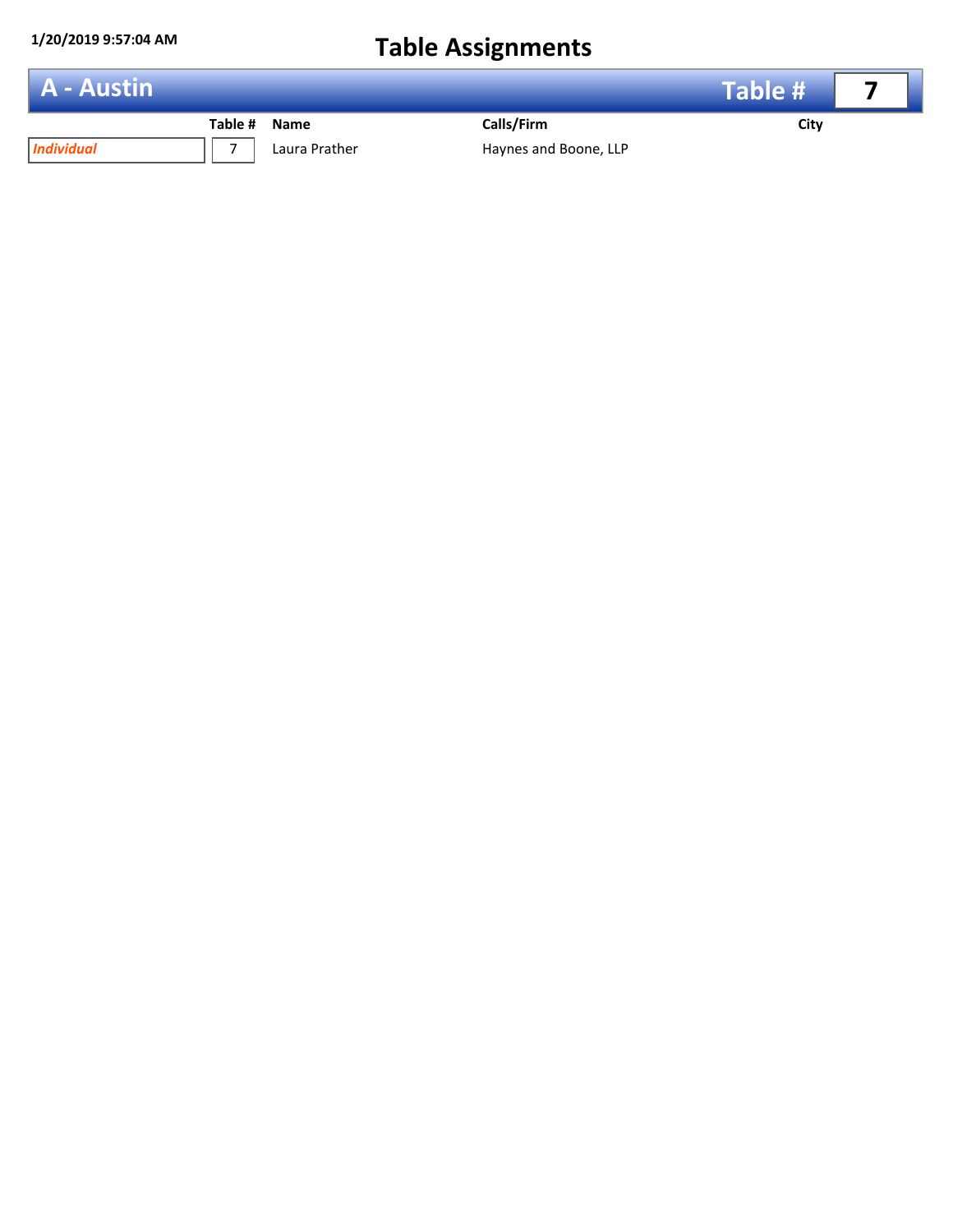| <b>DFW - Dallas / Fort Worth</b> |  |
|----------------------------------|--|
|----------------------------------|--|

| <b>DFW - Dallas / Fort Worth</b> |         |                       |                                 | <b>Table #</b> |            |
|----------------------------------|---------|-----------------------|---------------------------------|----------------|------------|
|                                  | Table # | <b>Name</b>           | Calls/Firm                      | City           |            |
| Representative                   |         | Rep. Nicole Collier   | D - Fort Worth (hd95)           |                | Fort Worth |
| Representative                   | 7       | Rep. Jessica Gonzalez | D - Dallas (hd104)              | <b>Dallas</b>  |            |
| Representative                   | 7       | Rep. Julie Johnson    | D - Carrollton (hd115)          | Carrollton     |            |
| Representative                   | 7       | Rep. Jared Patterson  | R - Frisco (hd106)              | Frisco         |            |
| Representative                   | 7       | Rep. Matt Shaheen     | R - Plano (hd66)                | Plano          |            |
| Representative                   | 7       | Rep. Lynn Stucky      | R - Denton (hd64)               | Denton         |            |
| <b>TV Station</b>                | 7       | Sara Fulmer           | <b>KDAF Dallas - Fort Worth</b> | <b>Dallas</b>  |            |
| <b>TV Station</b>                | 7       | Andrea Parquet-Taylor | KTVT / KTXA-TV                  | <b>Dallas</b>  |            |
| <b>TV Station</b>                |         | Gary Schneider        | KTVT / KXVA-TV                  | <b>Dallas</b>  |            |
| <b>Total at this Table:</b>      | 10      |                       |                                 |                |            |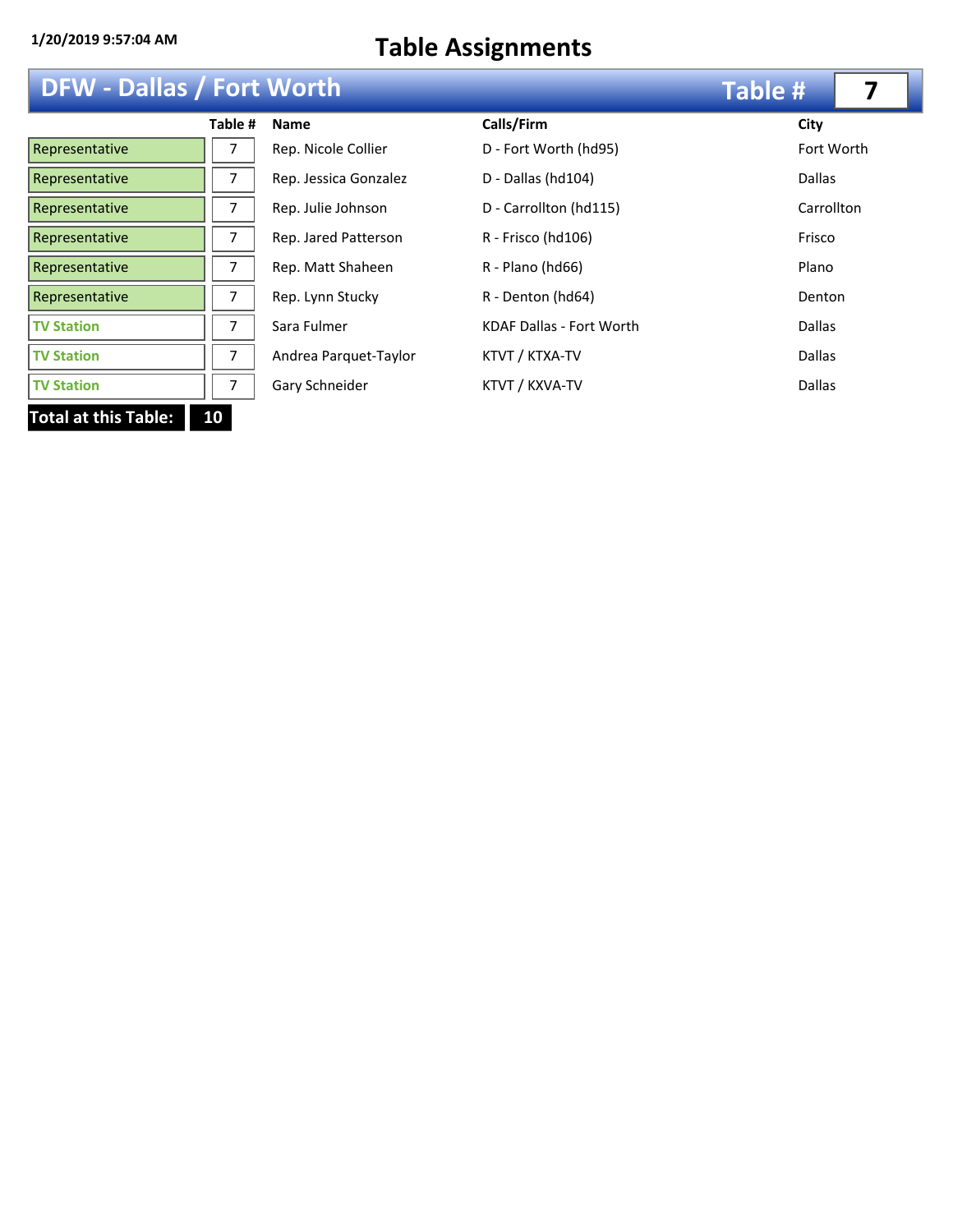### **ET - East Texas**

|                             | Table # | <b>Name</b>           | Calls       |
|-----------------------------|---------|-----------------------|-------------|
| Aide-Rep.                   | 8       | Daniel Mittnacht      | Rep.        |
| <b>Radio Station</b>        | 8       | John Butler           | Butle       |
| Representative              | 8       | Rep. Jay Dean         | $R - L$     |
| Representative              | 8       | Rep. Dan Flynn        | $R - V_i$   |
| Representative              | 8       | Rep. Cole Hefner      | $R - N$     |
| Representative              | 8       | Rep. Chris Paddie     | $R - W$     |
| Representative              | 8       | Rep. Gary VanDeaver   | $R - N$     |
| Senator                     | 8       | Sen. Bryan Hughes     | $R - W$     |
| <b>TV Station</b>           | 8       | Zoltan Csanyi-Salcedo | <b>KYTX</b> |
| <b>TV Station</b>           | 8       | Ward Huey             | <b>KETK</b> |
| <b>TV Station</b>           | 8       | Joe Terrell           | <b>KLTV</b> |
| <b>Total at this Table:</b> | 11      |                       |             |

| <b>ET - East Texas</b> |         |                       |                             | <b>Table #</b> | 8                     |
|------------------------|---------|-----------------------|-----------------------------|----------------|-----------------------|
|                        | Table # | <b>Name</b>           | Calls/Firm                  | City           |                       |
| Aide-Rep.              | 8       | Daniel Mittnacht      | Rep. Jay Dean's Office      | Longview       |                       |
| <b>Radio Station</b>   | 8       | John Butler           | Butler7media, LLC           | <b>Dallas</b>  |                       |
| Representative         | 8       | Rep. Jay Dean         | R - Longview (hd7)          | Longview       |                       |
| Representative         | 8       | Rep. Dan Flynn        | $R - Van (hd2)$             | Van            |                       |
| Representative         | 8       | Rep. Cole Hefner      | R - Mount Pleasant (hd5)    |                | <b>Mount Pleasant</b> |
| Representative         | 8       | Rep. Chris Paddie     | R - Marshall (hd9)          | Marshall       |                       |
| Representative         | 8       | Rep. Gary VanDeaver   | R - New Boston (hd1)        |                | New Boston            |
| <b>Senator</b>         | 8       | Sen. Bryan Hughes     | R - Mineola (sd1)           | Mineola        |                       |
| <b>TV Station</b>      | 8       | Zoltan Csanyi-Salcedo | <b>KYTX</b>                 | Tyler          |                       |
| <b>TV Station</b>      | 8       | Ward Huey             | KETK-TV / KFXK-TV / KTPN-TV | Tyler          |                       |
| <b>TV Station</b>      | 8       | Joe Terrell           | <b>KLTV</b>                 | Tyler          |                       |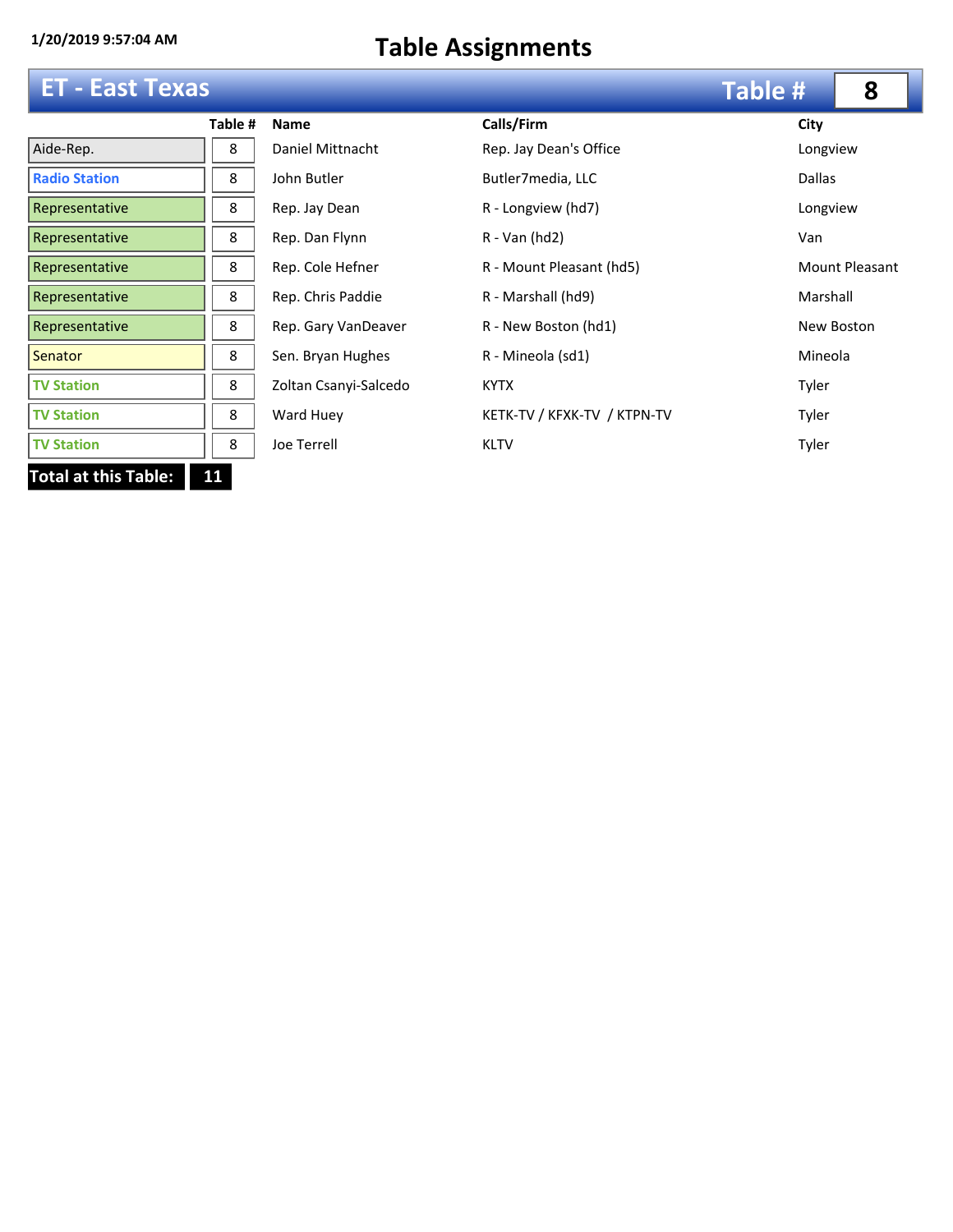# **WTB - Waco / Temple / Bryan**

|                             | Table # | <b>Name</b>          | Calls/Firi     |
|-----------------------------|---------|----------------------|----------------|
| Aide-Rep.                   | 9       | Connor Leigh         | Rep. Hug       |
| <b>Radio Station</b>        | 9       | Scott DeLucia        | Bryan Br       |
| <b>Radio Station</b>        | 9       | <b>Ben Downs</b>     | Bryan Br       |
| Representative              | 9       | Rep. Brad Buckley    | R - Killee     |
| Representative              | 9       | Rep. Kyle Kacal      | R - Colles     |
| Representative              | 9       | Rep. Ben Leman       | R - Ande       |
| <b>Senator</b>              | 9       | Sen. Lois Kolkhorst  | R - Brenh      |
| <b>TV Station</b>           | 9       | <b>Molly Garrity</b> | KAGS           |
| <b>TV Station</b>           | 9       | Josh Gorbutt         | <b>KBTX</b>    |
| <b>TV Station</b>           | 9       | Gayle Kiger          | <b>KCEN Wa</b> |
| <b>TV Station</b>           | 9       | Roby Somerford       | <b>KAGS-TV</b> |
| <b>TV Station</b>           | 9       | Dean Wetherbee       | KWKT/I         |
| <b>Total at this Table:</b> | 12      |                      |                |

|                      |         |                      |                              | .                      |
|----------------------|---------|----------------------|------------------------------|------------------------|
|                      | Table # | Name                 | Calls/Firm                   | City                   |
| Aide-Rep.            | 9       | Connor Leigh         | Rep. Hugh Shine's Office     | Temple                 |
| <b>Radio Station</b> | 9       | Scott DeLucia        | <b>Bryan Broadcasting</b>    | <b>College Station</b> |
| <b>Radio Station</b> | 9       | <b>Ben Downs</b>     | Bryan Broadcasting           | Bryan                  |
| Representative       | 9       | Rep. Brad Buckley    | R - Killeen (hd54)           | Killeen                |
| Representative       | 9       | Rep. Kyle Kacal      | R - College Station (hd12)   | <b>College Station</b> |
| Representative       | 9       | Rep. Ben Leman       | R - Anderson (hd13)          | Anderson               |
| <b>Senator</b>       | 9       | Sen. Lois Kolkhorst  | R - Brenham (sd18)           | <b>Brenham</b>         |
| <b>TV Station</b>    | 9       | <b>Molly Garrity</b> | <b>KAGS</b>                  | Bryan                  |
| <b>TV Station</b>    | 9       | Josh Gorbutt         | <b>KBTX</b>                  | Bryan                  |
| <b>TV Station</b>    | 9       | Gayle Kiger          | KCEN Waco - Temple - Killeen | Temple                 |
| <b>TV Station</b>    | 9       | Roby Somerford       | KAGS-TV                      | Bryan                  |
| <b>TV Station</b>    | 9       | Dean Wetherbee       | KWKT / KYLE                  | Waco                   |

**Table # 9**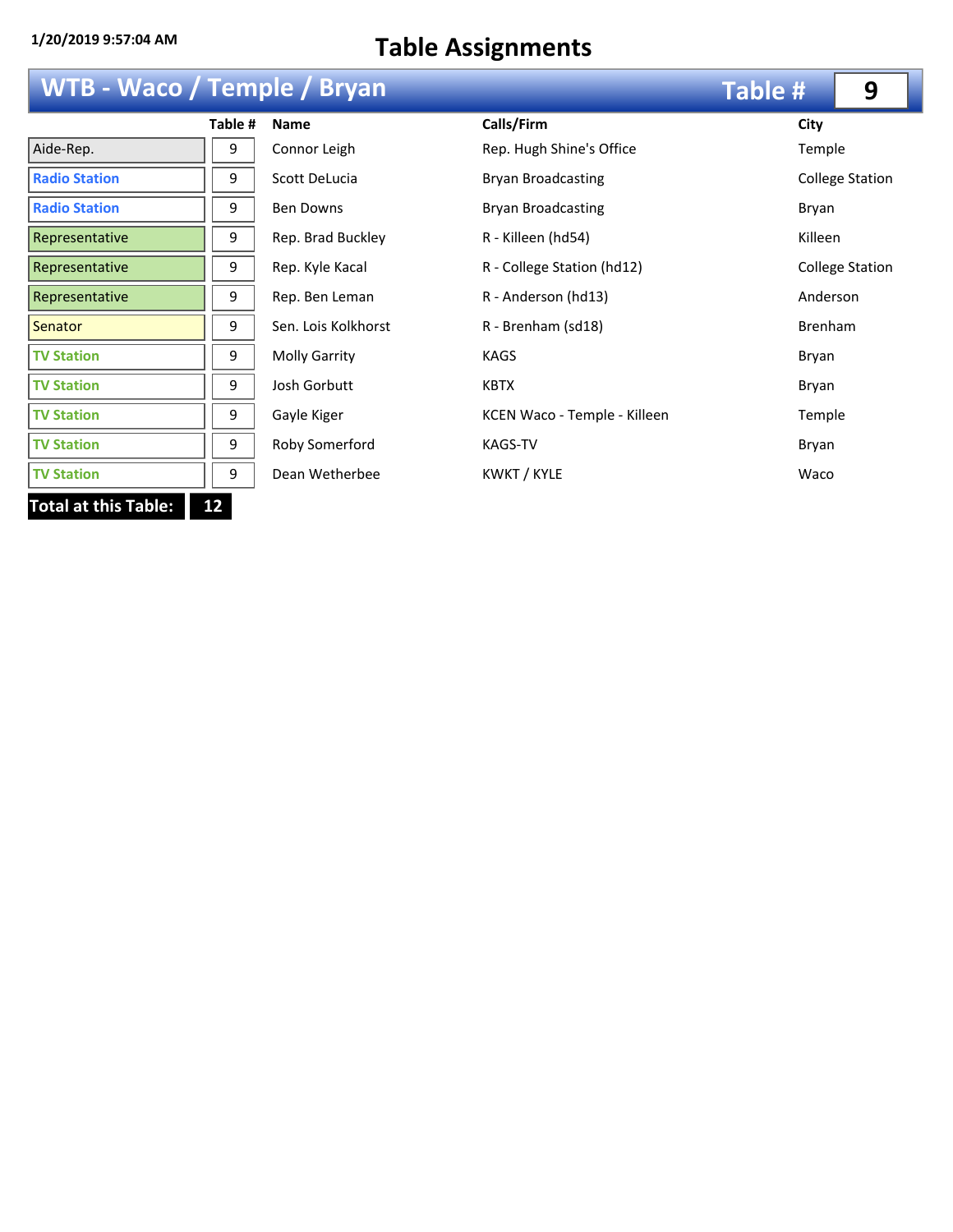## **DFW - Dallas / Fort Worth**

| <b>DFW - Dallas / Fort Worth</b> |         |                           |                                 | <b>Table #</b> | 10                   |
|----------------------------------|---------|---------------------------|---------------------------------|----------------|----------------------|
|                                  | Table # | <b>Name</b>               | Calls/Firm                      | City           |                      |
| Aide-Sen.                        | 10      | Kelvin Bass               | Sen. Royce West's Office        | <b>Dallas</b>  |                      |
| Representative                   | 10      | Rep. Giovanni Capriglione | R - Keller (hd98)               | Keller         |                      |
| Representative                   | 10      | Rep. Terry Meza           | D - Grand Prairie (hd105)       |                | <b>Grand Prairie</b> |
| Representative                   | 10      | Rep. Ana-Maria Ramos      | D - Richardson (hd102)          | Richardson     |                      |
| Representative                   | 10      | Rep. John Wray            | R - Waxahachie (hd10)           |                | Waxahachie           |
| Senator                          | 10      | Sen. Beverly Powell       | D - Fort Worth (sd10)           | Fort Worth     |                      |
| Senator                          | 10      | Sen. Royce West           | D - Dallas (sd23)               | <b>Dallas</b>  |                      |
| <b>TV Station</b>                | 10      | <b>Felicitas Cadena</b>   | <b>KUVN</b>                     | <b>Dallas</b>  |                      |
| <b>TV Station</b>                | 10      | Tom Ehlmann               | <b>KXAS Dallas - Fort Worth</b> | Fort Worth     |                      |
| <b>TV Station</b>                | 10      | Mark Masepohl             | Univision                       | <b>Dallas</b>  |                      |
| <b>TV Station</b>                | 10      | <b>Brad Ramsey</b>        | <b>WFAA-TV</b>                  | <b>Dallas</b>  |                      |
| <b>Total at this Table:</b>      | 11      |                           |                                 |                |                      |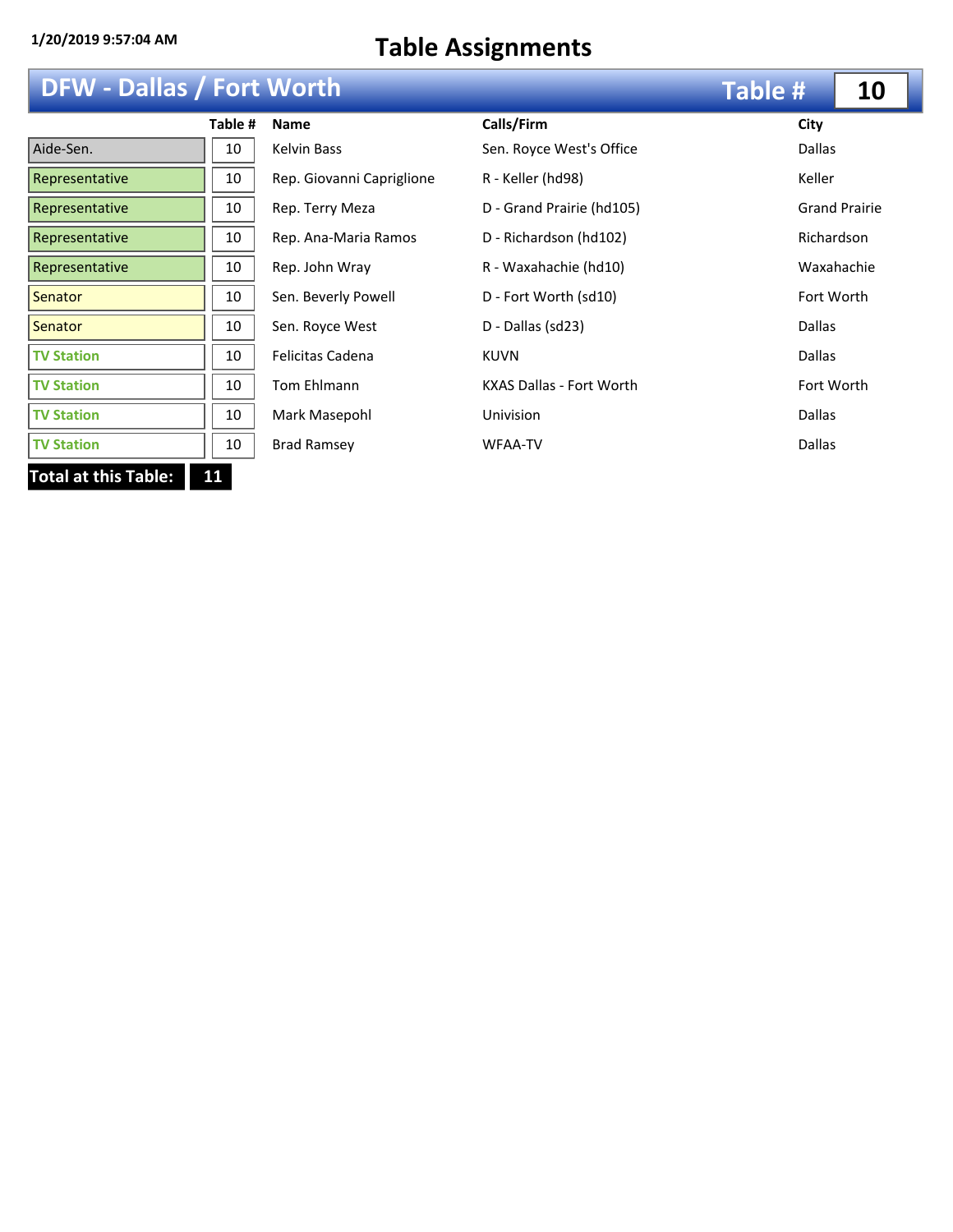### **H - Houston**

|                            | Table # |  |
|----------------------------|---------|--|
| Aide-Rep.                  | 11      |  |
| Aide-Rep.                  | 11      |  |
| Aide-Rep.                  | 11      |  |
| <b>Radio Station</b>       | 11      |  |
| <b>Radio Station</b>       | 11      |  |
| Representative             | 11      |  |
| Representative             | 11      |  |
| Representative             | 11      |  |
| <b>TV Station</b>          | 11      |  |
| <b>TV Station</b>          | 11      |  |
| <b>TV Station</b>          | 11      |  |
| <b>TV Station</b>          | 11      |  |
| Total at this Table:<br>12 |         |  |

|         |                     |                              | Table #        | 11 |
|---------|---------------------|------------------------------|----------------|----|
| Table # | <b>Name</b>         | Calls/Firm                   | City           |    |
| 11      | Angela Beam         | Rep. Shawn Thierry's Office  | <b>Houston</b> |    |
| 11      | Odus Evbagharu      | Rep. Jon Rosenthal's Office  | Houston        |    |
| 11      | <b>Ryan Perales</b> | Rep. Mary Ann Perez's Office | Pasadena       |    |
| 11      | Sarah Frazier       | Entercom                     | Houston        |    |
| 11      | Pam McKay           | KMJQ / KBXX / KROI Houston   | Houston        |    |
| 11      | Rep. Alma Allen     | D - Houston (hd131)          | <b>Houston</b> |    |
| 11      | Rep. Gina Calanni   | D - Houston (hd132)          | Houston        |    |
| 11      | Rep. Shawn Thierry  | D - Houston (hd146)          | <b>Houston</b> |    |
| 11      | Victoria Cordova    | KUHF / KUHT                  | Houston        |    |
| 11      | Henry Florsheim     | <b>KTRK Houston</b>          | Houston        |    |
| 11      | Jerry Martin        | <b>KPRC-TV Houston</b>       | Houston        |    |
| 11      | Harvey Saxer        | <b>KIAH Houston</b>          | Houston        |    |
|         |                     |                              |                |    |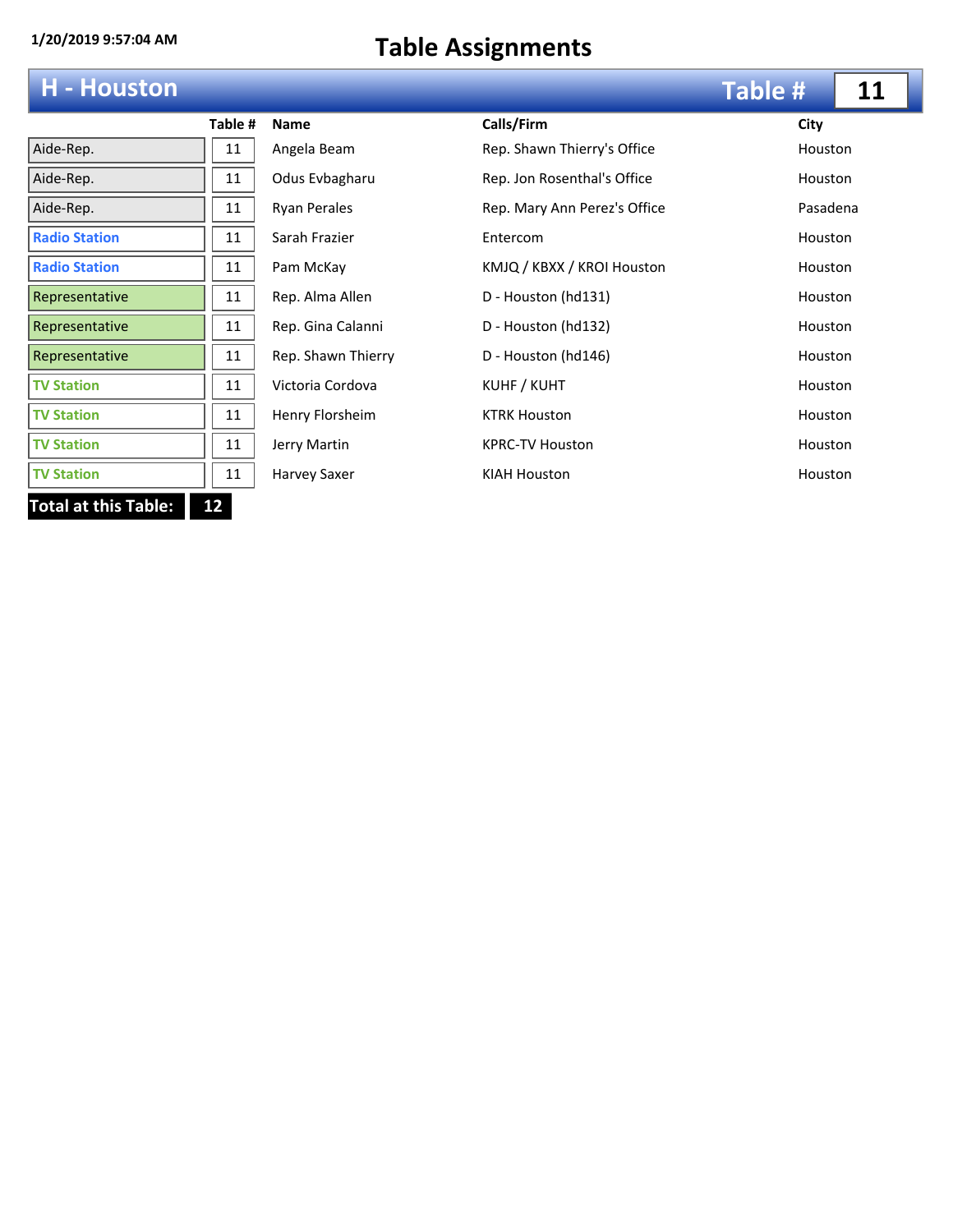| ET - East Texas |         |              |                             | Table # | 12          |
|-----------------|---------|--------------|-----------------------------|---------|-------------|
|                 | Table # | <b>Name</b>  | Calls/Firm                  | City    |             |
| Aide-Rep.       | 12      | Sloan Byerly | Rep. Travis Clardy's Office |         | Nacogdoches |
| Aide-Sen.       | 12      | James Odom   | Sen. Hughes' Office         | Mineola |             |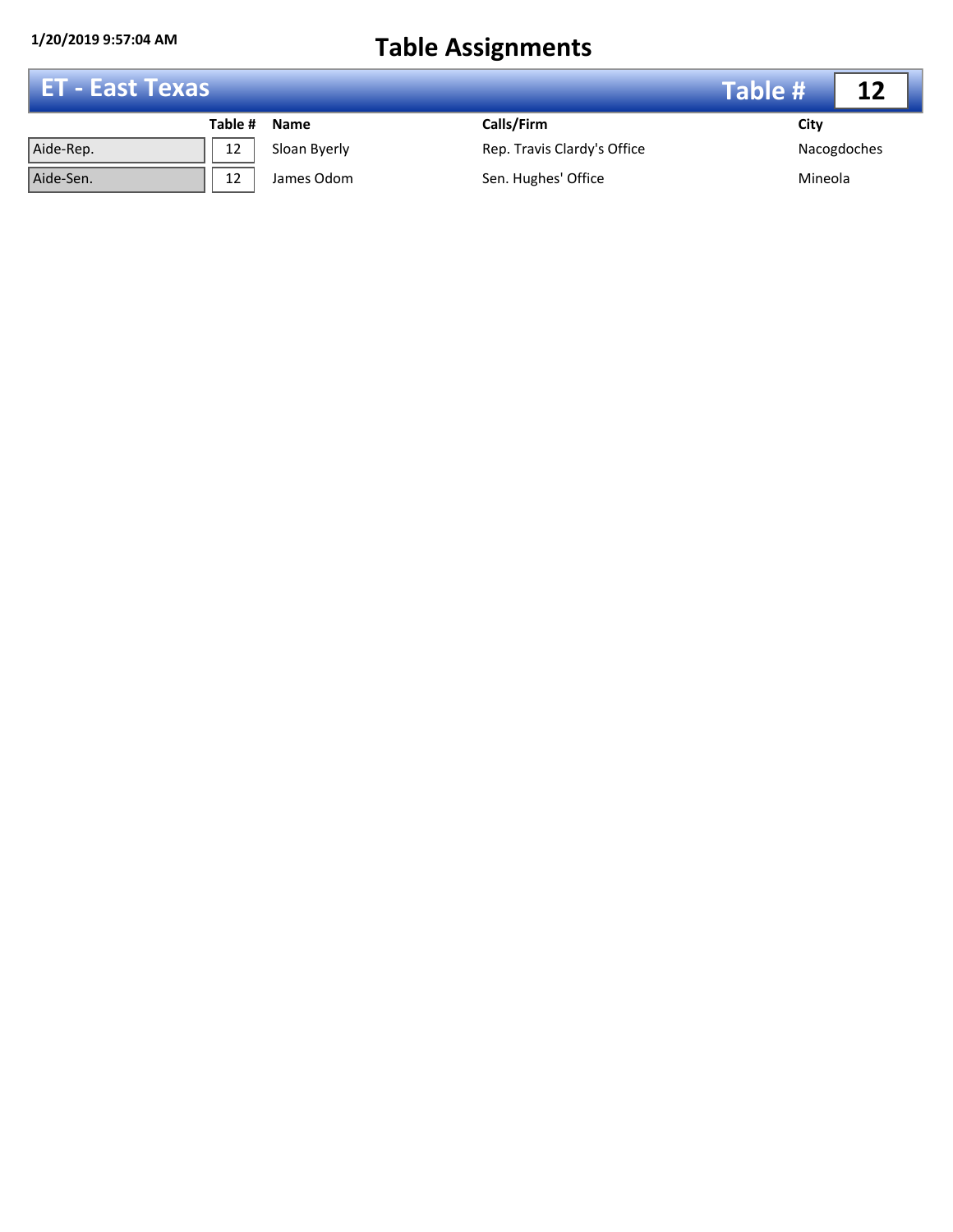| <b>H</b> - Houston |         |                      |                         | Table # |              |
|--------------------|---------|----------------------|-------------------------|---------|--------------|
|                    | Table # | <b>Name</b>          | Calls/Firm              | City    |              |
| Representative     | 12      | Rep. Briscoe Cain    | R - Baytown (hd128)     | Baytown |              |
| Representative     | 12      | Rep. Mayes Middleton | R - Mont Belvieu (hd23) |         | Mont Belvieu |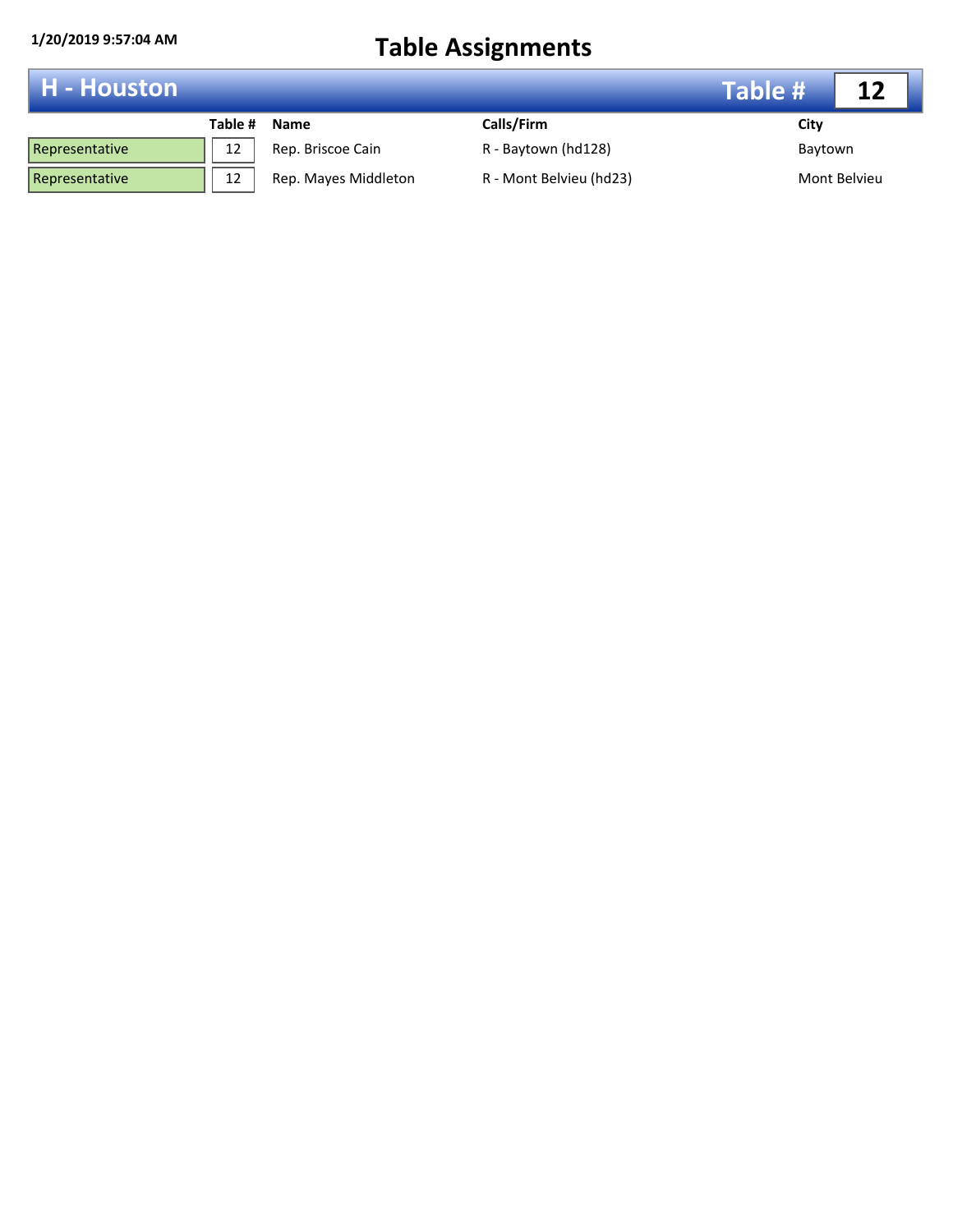|  |  | <b>SET - Southeast Texas</b> |  |
|--|--|------------------------------|--|
|--|--|------------------------------|--|

|                             | <b>SET - Southeast Texas</b> |                      |                      | <b>Table #</b> |  |
|-----------------------------|------------------------------|----------------------|----------------------|----------------|--|
|                             | Table #                      | <b>Name</b>          | Calls/Firm           | City           |  |
| <b>Radio Station</b>        | 12                           | <b>Bill Buchanan</b> | <b>KSHN Liberty</b>  | Liberty        |  |
| Representative              | 12                           | Rep. Ernest Bailes   | R - Shepherd (hd18)  | Shepherd       |  |
| Representative              | 12                           | Rep. James White     | R - Hillister (hd19) | Hillister      |  |
| <b>TV Station</b>           | 12                           | Paula Hayward        | KFDM / KBTV          | Beaumont       |  |
| <b>TV Station</b>           | 12                           | Scott Lawrence       | KFDM / KBTV          | Beaumont       |  |
| <b>Total at this Table:</b> | 9                            |                      |                      |                |  |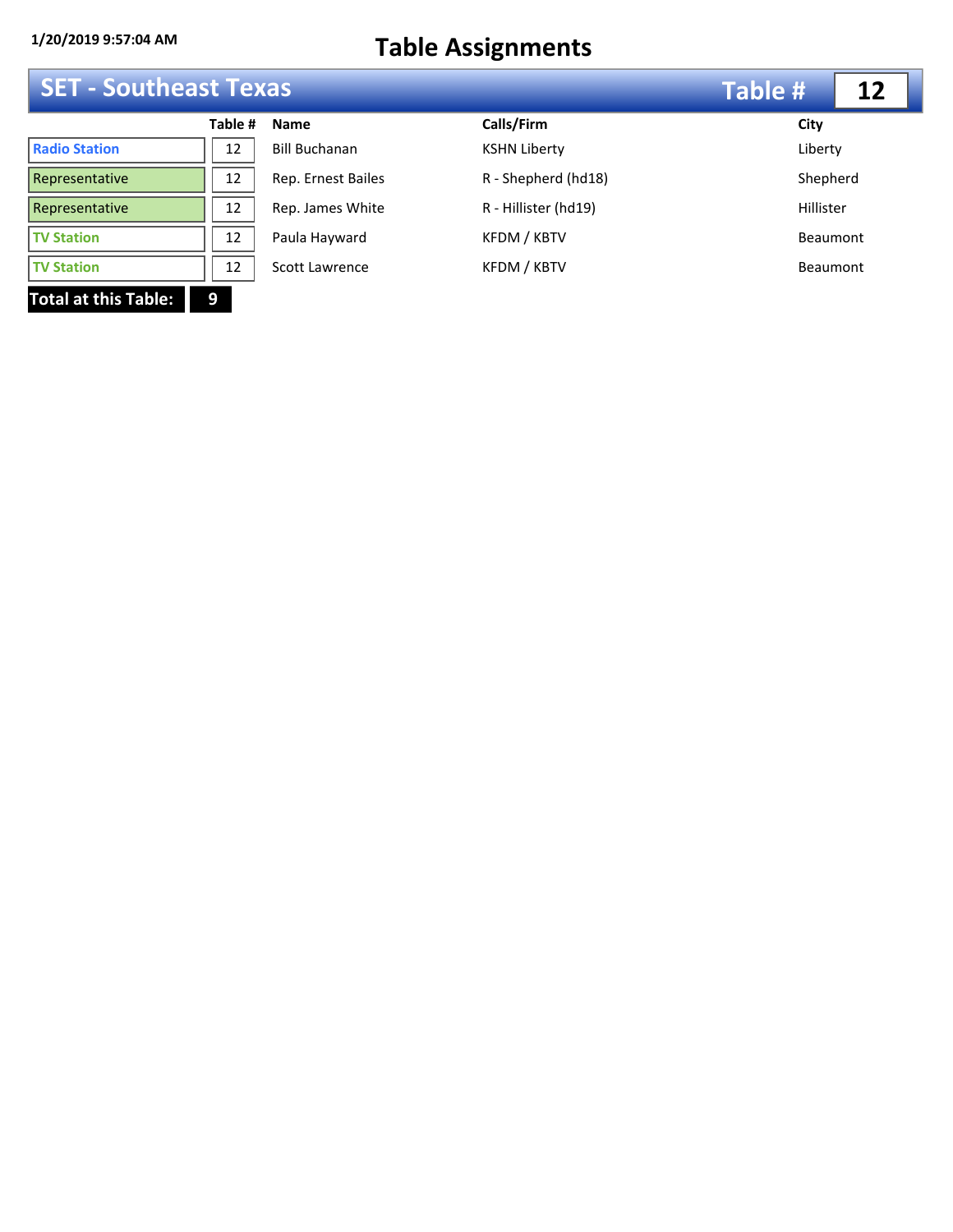## **WTB - Waco / Temple / Bryan**

|                             | Table # | <b>Name</b>            | Calls/       |
|-----------------------------|---------|------------------------|--------------|
| Aide-Sen.                   | 13      | <b>Matthew Russell</b> | Sen. I       |
| <b>Radio Station</b>        | 13      | Mary "Mike" Hatcher    | <b>Bryar</b> |
| <b>Radio Station</b>        | 13      | Jerry Lenamon          | 94.5         |
| <b>Radio Station</b>        | 13      | Gary Moss              | KRM)         |
| <b>Radio Station</b>        | 13      | Lynn Woolley           | <b>KNCT</b>  |
| Representative              | 13      | Rep. John Raney        | R - Co       |
| Representative              | 13      | Rep. Hugh Shine        | R - Te       |
| <b>TV Station</b>           | 13      | Adam Chase             | <b>KXXV</b>  |
| <b>TV Station</b>           | 13      | Charlie Haldeman       | <b>KXXV</b>  |
| <b>TV Station</b>           | 13      | Jim Hice               | <b>KCEN</b>  |
| <b>TV Station</b>           | 13      | <b>Chris Pruitt</b>    | KYLE         |
| <b>TV Station</b>           | 13      | Josh Young             | KWT)         |
| <b>Total at this Table:</b> | 12      |                        |              |

| WTB - Waco / Temple / Bryan |         |                        |                                     | <b>Table #</b> | 13                     |
|-----------------------------|---------|------------------------|-------------------------------------|----------------|------------------------|
|                             | Table # | <b>Name</b>            | Calls/Firm                          | City           |                        |
| Aide-Sen.                   | 13      | <b>Matthew Russell</b> | Sen. Lois Kolkhorst's Office        |                | <b>Brenham</b>         |
| <b>Radio Station</b>        | 13      | Mary "Mike" Hatcher    | <b>Bryan Broadcasting</b>           |                | <b>College Station</b> |
| <b>Radio Station</b>        | 13      | Jerry Lenamon          | 94.5 FM                             | Waco           |                        |
| <b>Radio Station</b>        | 13      | Gary Moss              | KRMX / KRZI / KBHT                  | Waco           |                        |
| <b>Radio Station</b>        | 13      | Lynn Woolley           | KNCT-FM                             | Killeen        |                        |
| Representative              | 13      | Rep. John Raney        | R - College Station (hd14)          |                | <b>College Station</b> |
| Representative              | 13      | Rep. Hugh Shine        | R - Temple (hd55)                   |                | Temple                 |
| <b>TV Station</b>           | 13      | Adam Chase             | <b>KXXV-TV</b>                      | Waco           |                        |
| <b>TV Station</b>           | 13      | Charlie Haldeman       | <b>KXXV</b>                         | Waco           |                        |
| <b>TV Station</b>           | 13      | Jim Hice               | <b>KCEN</b>                         |                | Temple                 |
| <b>TV Station</b>           | 13      | Chris Pruitt           | KYLE / KWKT Waco - Temple - Killeen | Waco           |                        |
| <b>TV Station</b>           | 13      | Josh Young             | KWTX / KBTX                         |                | Waco/Bryan             |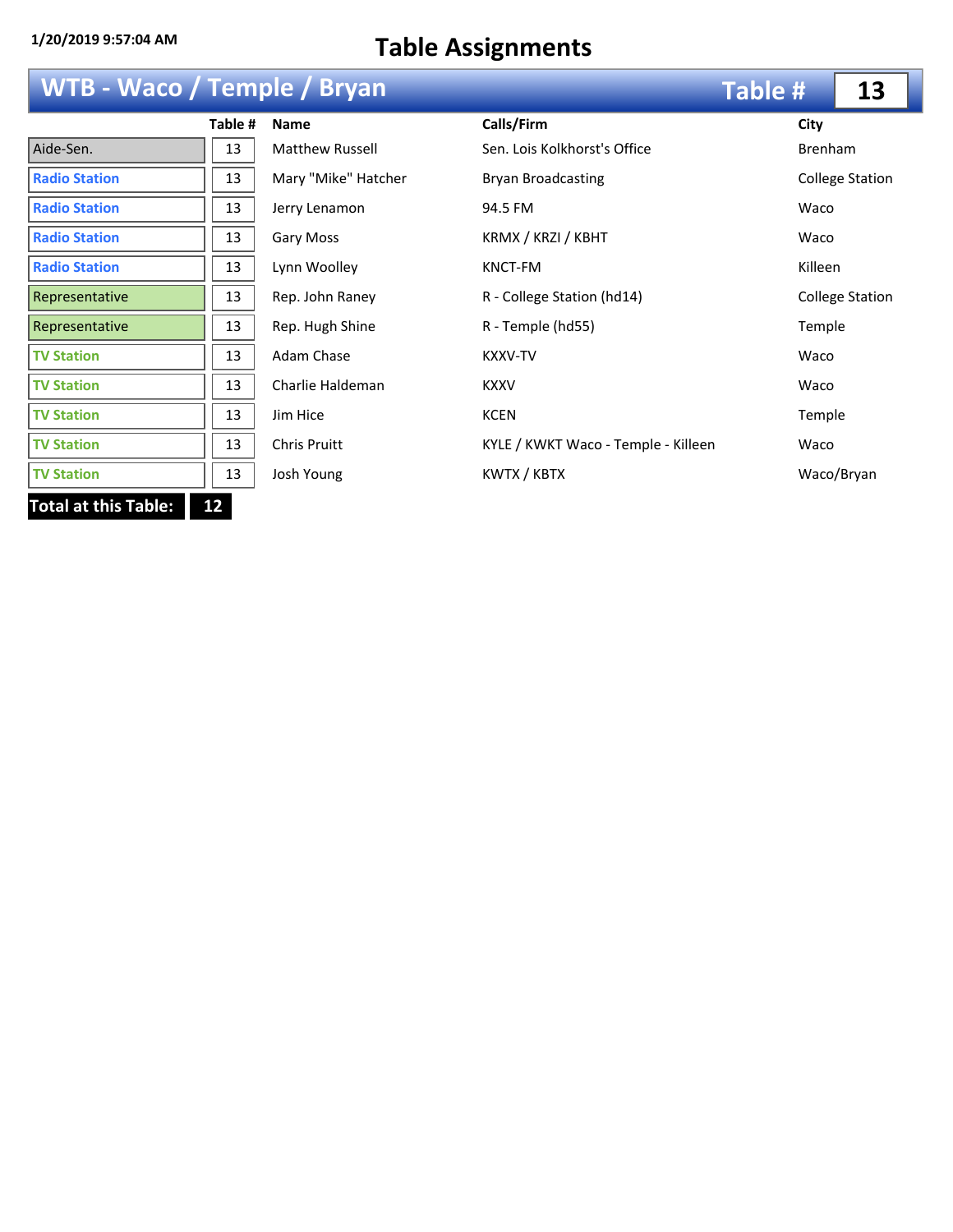## **SA - San Antonio**

|                             | Table # | <b>Name</b>           | Calls/      |
|-----------------------------|---------|-----------------------|-------------|
| Aide-Sen.                   | 14      | Alice Claiborne       | Sen. D      |
| Aide-Sen.                   | 14      | Jennifer Coffee       | Sen. P      |
| <b>Radio Station</b>        | 14      | John Barger           | San A       |
| Representative              | 14      | Rep. Roland Gutierrez | D - Sa      |
| Representative              | 14      | Rep. Tracy King       | D - Uv      |
| <b>TV Station</b>           | 14      | Cristina Bazaldua     | <b>KWEX</b> |
| <b>TV Station</b>           | 14      | James Keith           | <b>KENS</b> |
| <b>TV Station</b>           | 14      | <b>Blaise Labbe</b>   | Sincla      |
| <b>TV Station</b>           | 14      | Dean Radla            | Sincla      |
| <b>TV Station</b>           | 14      | John Seabers          | Texas,      |
| <b>Total at this Table:</b> | 10      |                       |             |

| <b>SA - San Antonio</b> |         |                       |                               | Table #    | 14            |
|-------------------------|---------|-----------------------|-------------------------------|------------|---------------|
|                         | Table # | <b>Name</b>           | Calls/Firm                    | City       |               |
| Aide-Sen.               | 14      | Alice Claiborne       | Sen. Donna Campbell's Office  |            | New Braunfels |
| Aide-Sen.               | 14      | Jennifer Coffee       | Sen. Pete Flores' Office      | Pleasanton |               |
| <b>Radio Station</b>    | 14      | John Barger           | San Antonio RadioWorks (KAHL) |            | San Antonio   |
| Representative          | 14      | Rep. Roland Gutierrez | D - San Antonio (hd119)       |            | San Antonio   |
| Representative          | 14      | Rep. Tracy King       | D - Uvalde (hd80)             | Uvalde     |               |
| <b>TV Station</b>       | 14      | Cristina Bazaldua     | <b>KWEX</b>                   |            | San Antonio   |
| <b>TV Station</b>       | 14      | James Keith           | <b>KENS</b>                   |            | San Antonio   |
| <b>TV Station</b>       | 14      | <b>Blaise Labbe</b>   | Sinclair Broadcast Group      |            | San Antonio   |
| <b>TV Station</b>       | 14      | Dean Radla            | Sinclair Broadcast Group      |            | San Antonio   |
| <b>TV Station</b>       | 14      | John Seabers          | Texas/Oklahoma                |            | San Antonio   |
|                         |         |                       |                               |            |               |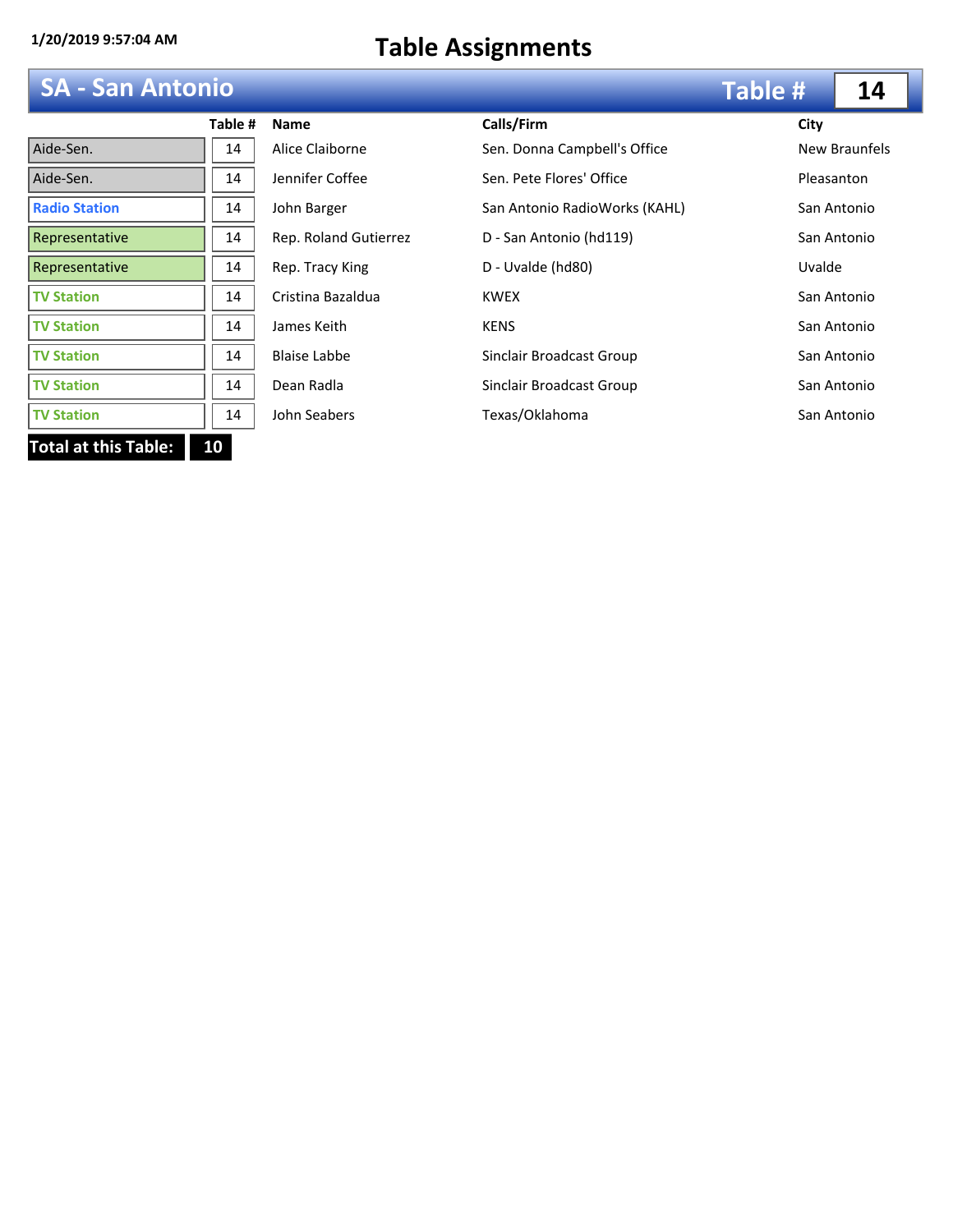# **H - Houston**

|                      | Table # |
|----------------------|---------|
| Aide-Sen.            | 15      |
| <b>Radio Station</b> | 15      |
| Representative       | 15      |
| Representative       | 15      |
| Representative       | 15      |
| Representative       | 15      |
| Representative       | 15      |
| Senator              | 15      |
| <b>TV Station</b>    | 15      |
| <b>TV Station</b>    | 15      |
| <b>TV Station</b>    | 15      |
| <b>TV Station</b>    | 15      |
| otal at this Table:  | 12      |

| <b>H</b> - Houston   |         |                     |                                   | Table #        | 15          |
|----------------------|---------|---------------------|-----------------------------------|----------------|-------------|
|                      | Table # | <b>Name</b>         | Calls/Firm                        | City           |             |
| Aide-Sen.            | 15      | <b>Emily Dove</b>   | Sen. Larry Taylor's Office        |                | Friendswood |
| <b>Radio Station</b> | 15      | Mark Krieschen      | KGLK / KHPT / KKBQ / KTHT Houston | Houston        |             |
| Representative       | 15      | Rep. Jarvis Johnson | D - Houston (hd139)               | <b>Houston</b> |             |
| Representative       | 15      | Rep. Mary Ann Perez | D - Pasadena (hd144)              | Pasadena       |             |
| Representative       | 15      | Rep. Jon Rosenthal  | D - Houston (hd135)               | Houston        |             |
| Representative       | 15      | Rep. Ed Thompson    | R - Pearland (hd29)               | Pearland       |             |
| Representative       | 15      | Rep. Armando Walle  | D - Houston (hd140)               | <b>Houston</b> |             |
| <b>Senator</b>       | 15      | Sen. Borris Miles   | D - Houston (sd13)                | Houston        |             |
| <b>TV Station</b>    | 15      | Dowen Johnson       | KVQT-LD / KAOB-LD                 |                | Montgomery  |
| <b>TV Station</b>    | 15      | David Loving        | KXLN / KFTH Houston               | <b>Houston</b> |             |
| <b>TV Station</b>    | 15      | David Strickland    | <b>KPRC Television</b>            | Houston        |             |
| <b>TV Station</b>    | 15      | Jerry Vazquez       | KTMD-TV Telemundo                 | Houston        |             |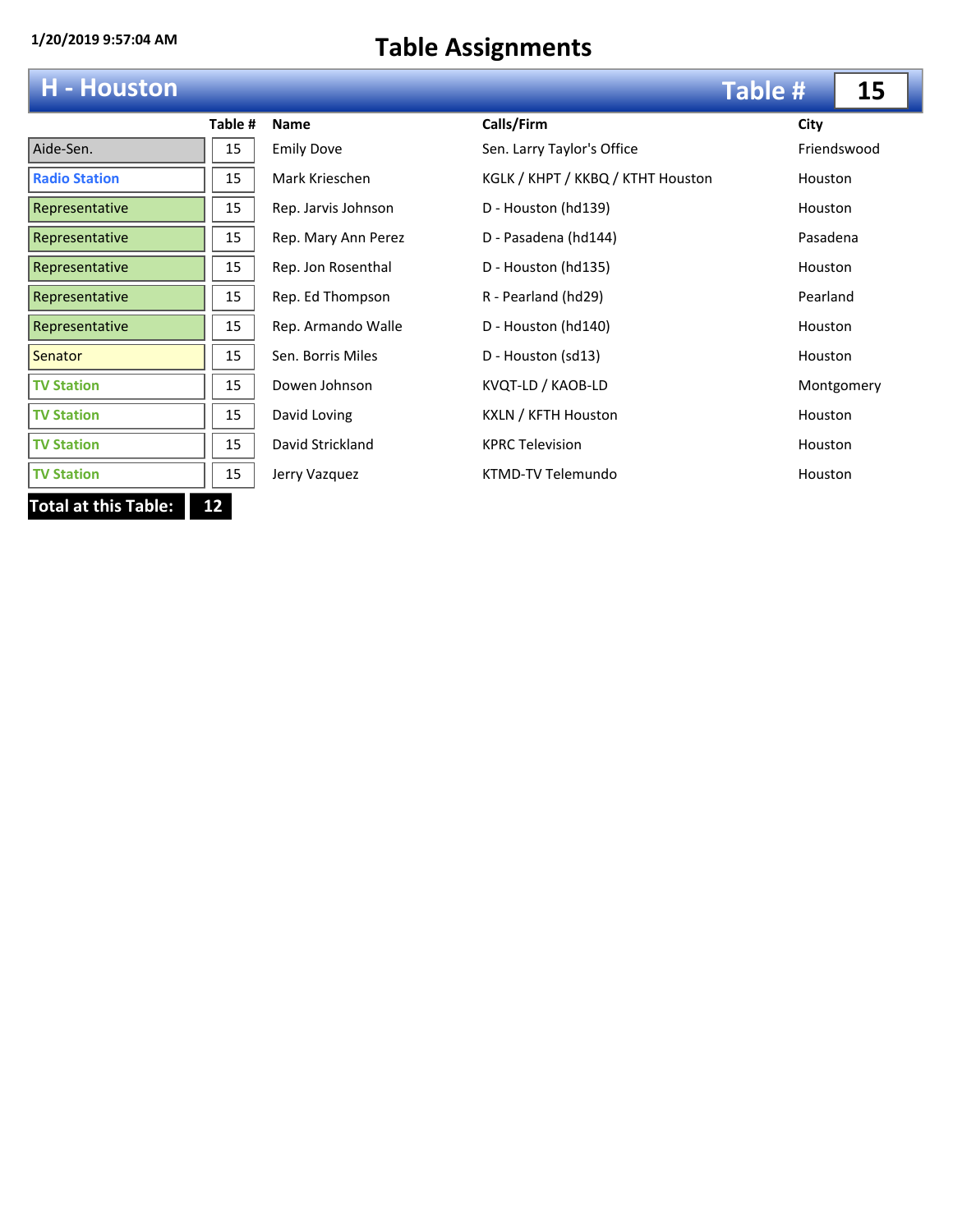# **H - Houston**

|                             | Table # | <b>Name</b>            | Calls/Firm                   | City    |
|-----------------------------|---------|------------------------|------------------------------|---------|
| Aide-Sen.                   | 16      | Alexander Hammond      | Sen. Carol Alvarado's Office | Houstor |
| <b>Individual</b>           | 16      | <b>Charles Babcock</b> | Jackson Walker LLP           | Houstor |
| <b>Radio Station</b>        | 16      | Rod Windham            | iHeartMedia                  | Houstor |
| Representative              | 16      | Rep. Rick Miller       | R - Sugarland (hd26)         | Sugarla |
| Representative              | 16      | Rep. Jim Murphy        | R - Houston (hd133)          | Houstor |
| Representative              | 16      | Rep. Tom Oliverson     | R - Cypress (hd130)          | Cypress |
| Representative              | 16      | Rep. Gene Wu           | D - Houston (hd137)          | Houstor |
| <b>TV Station</b>           | 16      | Joshua Adams           | <b>Houston Public Media</b>  | Houstor |
| <b>TV Station</b>           | 16      | <b>Tony Canales</b>    | <b>KTMD Houston</b>          | Houstor |
| <b>TV Station</b>           | 16      | Lisa Shumate           | KUHF / KUHT Houston          | Houstor |
| <b>Total at this Table:</b> | 10      |                        |                              |         |

| <b>H</b> - Houston   |         |                        |                              | <b>Table #</b> | 16 |
|----------------------|---------|------------------------|------------------------------|----------------|----|
|                      | Table # | <b>Name</b>            | Calls/Firm                   | City           |    |
| Aide-Sen.            | 16      | Alexander Hammond      | Sen. Carol Alvarado's Office | Houston        |    |
| Individual           | 16      | <b>Charles Babcock</b> | Jackson Walker LLP           | Houston        |    |
| <b>Radio Station</b> | 16      | Rod Windham            | iHeartMedia                  | <b>Houston</b> |    |
| Representative       | 16      | Rep. Rick Miller       | R - Sugarland (hd26)         | Sugarland      |    |
| Representative       | 16      | Rep. Jim Murphy        | R - Houston (hd133)          | <b>Houston</b> |    |
| Representative       | 16      | Rep. Tom Oliverson     | R - Cypress (hd130)          | Cypress        |    |
| Representative       | 16      | Rep. Gene Wu           | D - Houston (hd137)          | Houston        |    |
| <b>TV Station</b>    | 16      | Joshua Adams           | <b>Houston Public Media</b>  | Houston        |    |
| <b>TV Station</b>    | 16      | <b>Tony Canales</b>    | <b>KTMD Houston</b>          | Houston        |    |
| <b>TV Station</b>    | 16      | Lisa Shumate           | KUHF / KUHT Houston          | Houston        |    |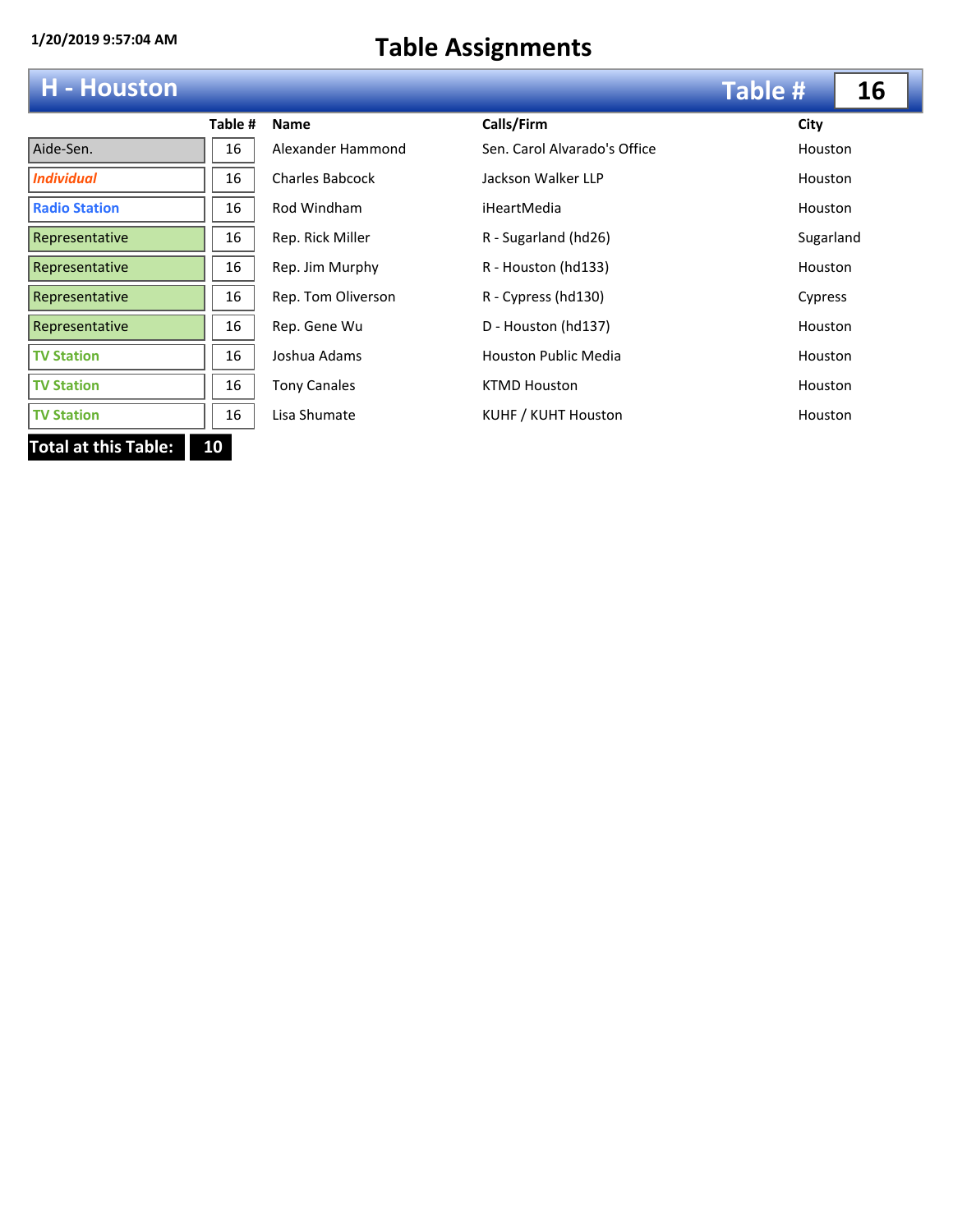### **CC-V - Corpus Christi / Victoria**

| <b>CC-V - Corpus Christi / Victoria</b> |         |                       |                                         | <b>Table #</b> | 17              |
|-----------------------------------------|---------|-----------------------|-----------------------------------------|----------------|-----------------|
|                                         | Table # | <b>Name</b>           | Calls/Firm                              | City           |                 |
| Aide-Rep.                               | 17      | Jamie Klein           | Rep. Abel Herrero's Office              | Robstown       |                 |
| <b>Radio Station</b>                    | 17      | Ronnie Glover         | KIXS / KLUB / KQVT / KTXN Victoria      | Victoria       |                 |
| Representative                          | 17      | Rep. Abel Herrero     | D - Robstown (hd34)                     | Robstown       |                 |
| Representative                          | 17      | Rep. Todd Hunter      | R - Corpus Christi (hd32)               |                | Corpus Christi  |
| Representative                          | 17      | Rep. Geanie Morrison  | R - Victoria (hd30)                     | Victoria       |                 |
| <b>TV Station</b>                       | 17      | Paul Bergen           | KIII-TV                                 |                | Corpus Chrisiti |
| <b>TV Station</b>                       | 17      | Dan Corken            | <b>KSCC Corpus Christi</b>              |                | Corpus Christi  |
| <b>TV Station</b>                       | 17      | <b>Bruce Cummings</b> | KIII-TV                                 |                | Corpus Christi  |
| <b>TV Station</b>                       | 17      | <b>Greg McAlister</b> | <b>KRIS TV</b>                          |                | Corpus Christi  |
| <b>TV Station</b>                       | 17      | Jeff Pryor            | KAVU / KUNU / KVTX / KMOL / KXTS / KVCT | Victoria       |                 |
| <b>Total at this Table:</b>             | 10      |                       |                                         |                |                 |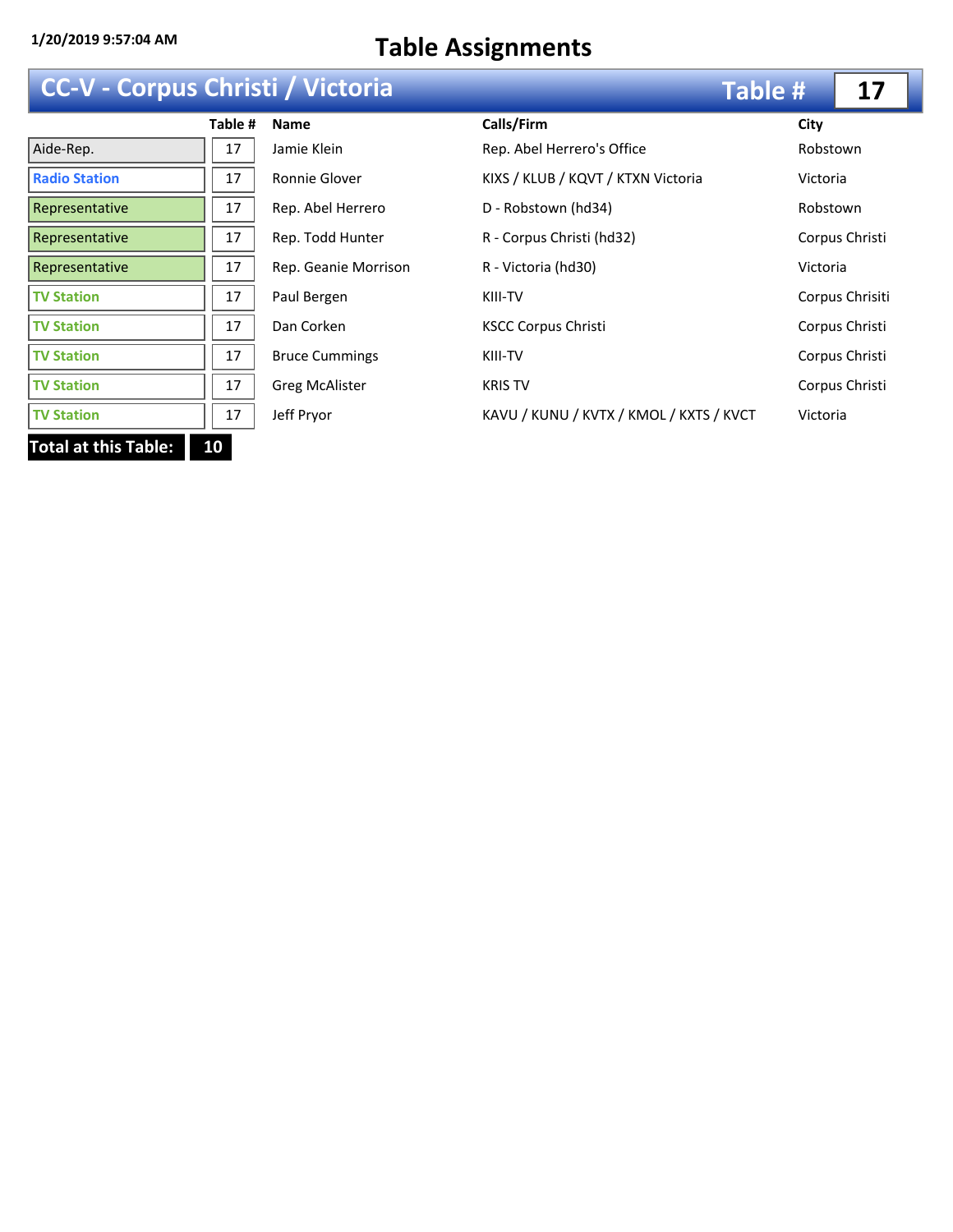## **SA - San Antonio**

|                            | Table # |  |  |
|----------------------------|---------|--|--|
| Aide-Rep.                  | 18      |  |  |
| Aide-Rep.                  | 18      |  |  |
| Aide-Rep.                  | 18      |  |  |
| <b>Radio Station</b>       | 18      |  |  |
| <b>Radio Station</b>       | 18      |  |  |
| Representative             | 18      |  |  |
| Representative             | 18      |  |  |
| Representative             | 18      |  |  |
| <b>TV Station</b>          | 18      |  |  |
| <b>TV Station</b>          | 18      |  |  |
| <b>TV Station</b>          | 18      |  |  |
| <b>TV Station</b>          | 18      |  |  |
| <b>TV Station</b>          | 18      |  |  |
| Total at this Table:<br>13 |         |  |  |

| <b>SA - San Antonio</b> |         |                            | <b>Table #</b>                            |      | 18          |
|-------------------------|---------|----------------------------|-------------------------------------------|------|-------------|
|                         | Table # | <b>Name</b>                | Calls/Firm                                | City |             |
| Aide-Rep.               | 18      | Nar Dorrycott              | Rep. Ina Minjarez's Office                |      | San Antonio |
| Aide-Rep.               | 18      | JD Pedraza                 | Rep. Barbara Gervin-Hawkins' Office       |      | San Antonio |
| Aide-Rep.               | 18      | Ashley Thomas              | Rep. Barbara Gervin-Hawkins' Office       |      | San Antonio |
| <b>Radio Station</b>    | 18      | <b>Matt Martin</b>         | KQXT / KAJA / KXXM / WOAI / KTKR / KRPT / |      | San Antonio |
| <b>Radio Station</b>    | 18      | <b>Chris Morris</b>        | KCOR / KROM / KXTN / KBBT / KMYO San      |      | San Antonio |
| Representative          | 18      | Rep. Steve Allison         | R - San Antonio (hd121)                   |      | San Antonio |
| Representative          | 18      | Rep. Trey Martinez Fischer | D - San Antonio (hd116)                   |      | San Antonio |
| Representative          | 18      | Rep. Ina Minjarez          | D - San Antonio (hd 124)                  |      | San Antonio |
| <b>TV Station</b>       | 18      | Jaie Avila                 | <b>WOAI-TV</b>                            |      | San Antonio |
| <b>TV Station</b>       | 18      | Chris Henao                | KSAT 12-TV                                |      | San Antonio |
| <b>TV Station</b>       | 18      | Mandi Johnston Mendoza     | WOAI/KABB                                 |      | San Antonio |
| <b>TV Station</b>       | 18      | Keith McMahan              | Sinclair Broadcast Group                  |      | San Antonio |
| <b>TV Station</b>       | 18      | Moana Ramirez              | <b>KWEX</b>                               |      | San Antonio |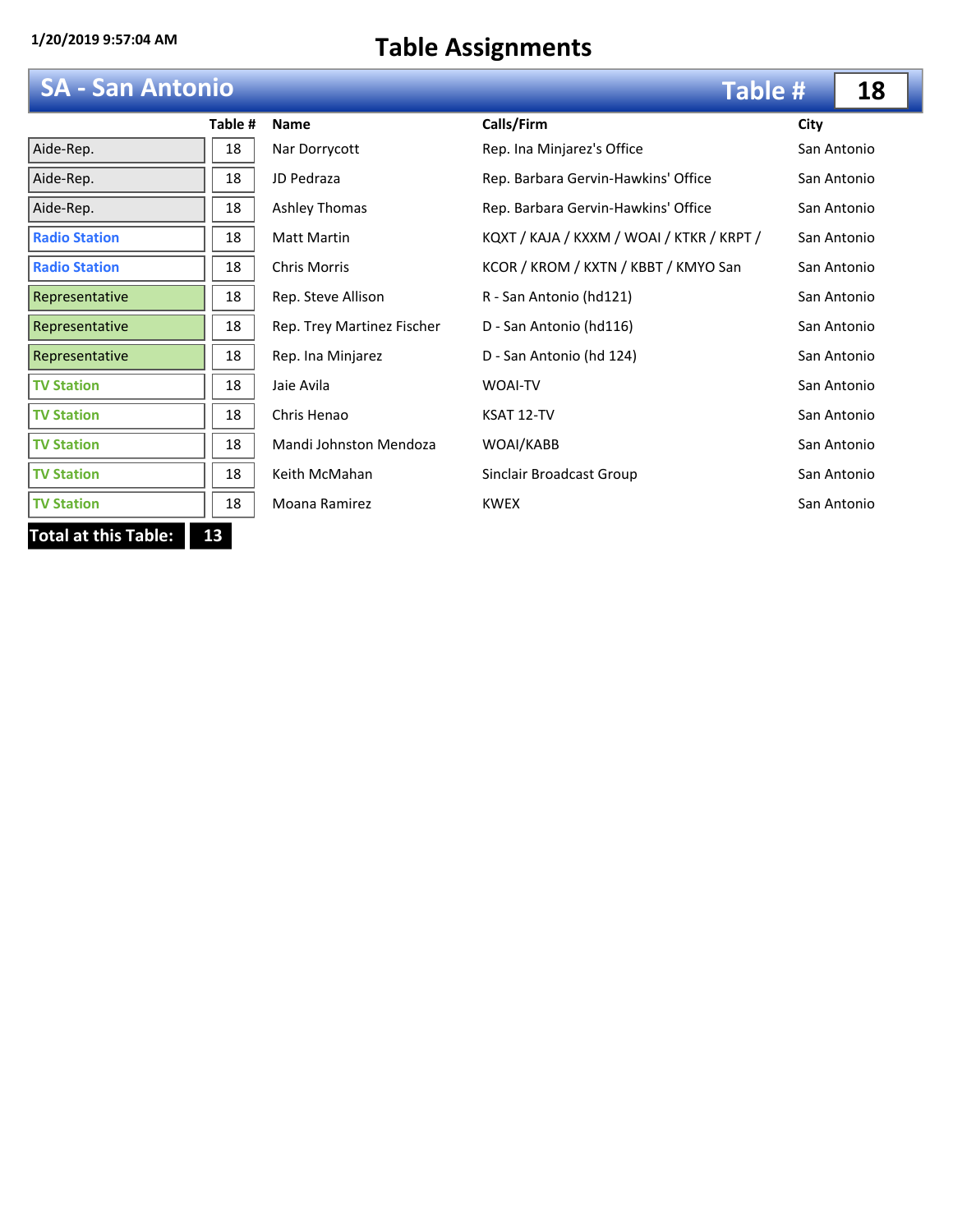# **A - Austin**

|                            | Table # |  |  |
|----------------------------|---------|--|--|
| Aide-Rep.                  | 19      |  |  |
| Representative             | 19      |  |  |
| Representative             | 19      |  |  |
| Senator                    | 19      |  |  |
| <b>TV Station</b>          | 19      |  |  |
| <b>TV Station</b>          | 19      |  |  |
| <b>TV Station</b>          | 19      |  |  |
| <b>TV Station</b>          | 19      |  |  |
| <b>TV Station</b>          | 19      |  |  |
| <b>TV Station</b>          | 19      |  |  |
| <b>TV Station</b>          | 19      |  |  |
| Total at this Table:<br>11 |         |  |  |

| A - Austin        |         |                    |                              | <b>Table #</b> | 19         |
|-------------------|---------|--------------------|------------------------------|----------------|------------|
|                   | Table # | <b>Name</b>        | Calls/Firm                   | City           |            |
| Aide-Rep.         | 19      | Mason Reid         | Rep. James Talarico's Office |                | Round Rock |
| Representative    | 19      | Rep. Gina Hinojosa | D - Austin (hd49)            | Austin         |            |
| Representative    | 19      | Rep. Donna Howard  | D - Austin (hd48)            | Austin         |            |
| <b>Senator</b>    | 19      | Sen. Kirk Watson   | D - Austin (sd14)            | Austin         |            |
| <b>TV Station</b> | 19      | Joe Ellis          | <b>KVUE</b>                  | Austin         |            |
| <b>TV Station</b> | 19      | Christine Escobar  | KAKW / KTFO / KLJA / KLQB    | Austin         |            |
| <b>TV Station</b> | 19      | Kristie Gonzales   | <b>KVUE</b>                  | Austin         |            |
| <b>TV Station</b> | 19      | Josh Hinkle        | KXAN / KNVA / KBVO           | Austin         |            |
| <b>TV Station</b> | 19      | Eric Lassberg      | KXAN / KNVA / KBVO           | Austin         |            |
| <b>TV Station</b> | 19      | Phil Prazan        | KXAN / KNVA / KBVO           | Austin         |            |
| <b>TV Station</b> | 19      | Kierstan Schwab    | <b>Texas PBS</b>             | Austin         |            |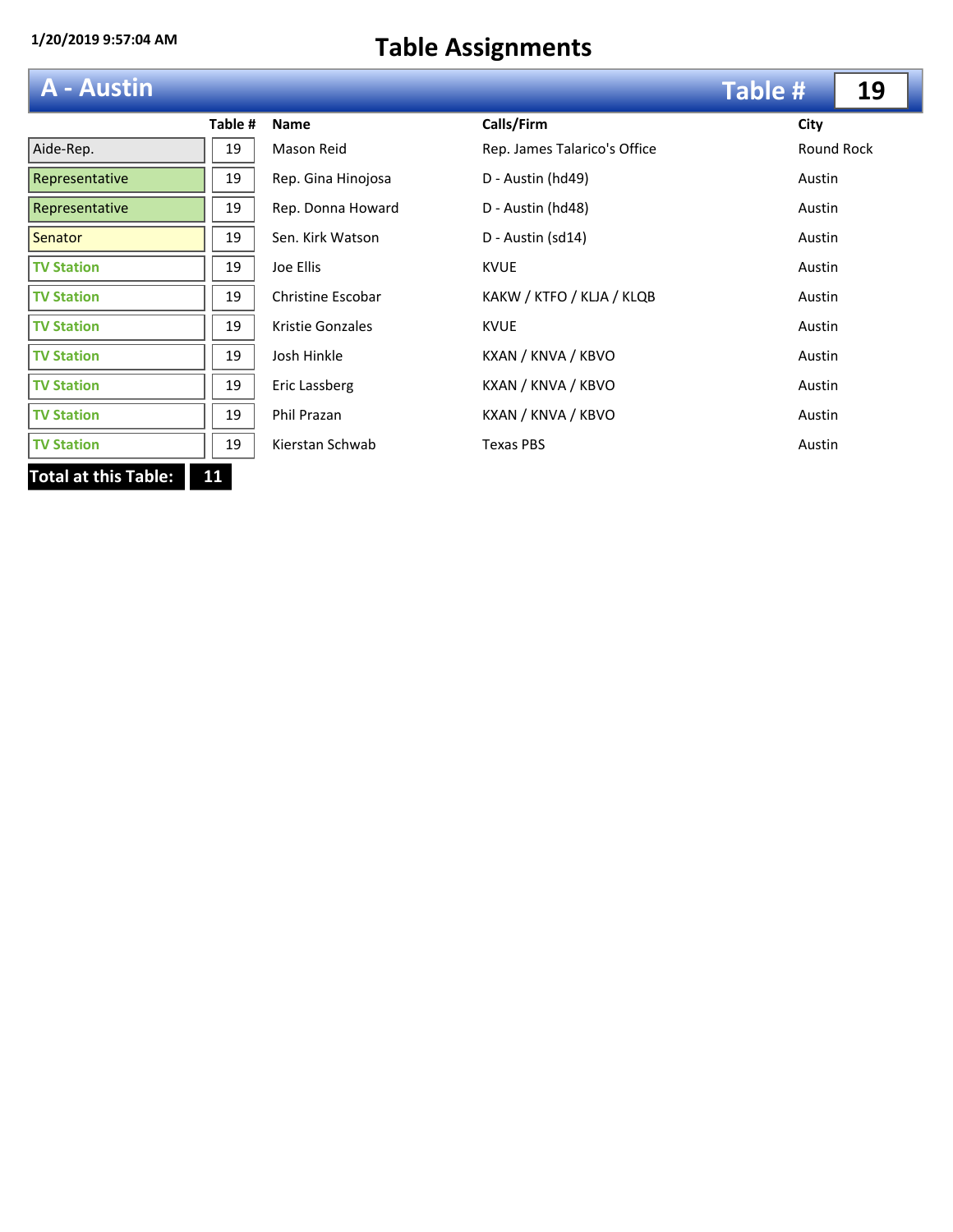| <b>A</b> - Austin |  |  |  |
|-------------------|--|--|--|
|                   |  |  |  |
|                   |  |  |  |

| A - Austin                        |         |                       |                           | <b>Table #</b> | 20 |
|-----------------------------------|---------|-----------------------|---------------------------|----------------|----|
|                                   | Table # | <b>Name</b>           | Calls/Firm                | City           |    |
| <b>Individual</b>                 | 20      | <b>Stacy Allen</b>    | Jackson Walker LLP        | Austin         |    |
| Representative                    | 20      | Rep. John Bucy        | D - Austin (hd136)        | Austin         |    |
| Representative                    | 20      | Rep. Vikki Goodwin    | D - Austin (hd47)         | Austin         |    |
| Representative                    | 20      | Rep. Erin Zwiener     | D - Driftwood (hd45)      | Driftwood      |    |
| <b>TV Station</b>                 | 20      | Rob Cartwright        | <b>KEYE-TV</b>            | Austin         |    |
| <b>TV Station</b>                 | 20      | <b>Emafely Garcia</b> | KAKW / KTFO / KLJA / KLQB | Austin         |    |
| <b>TV Station</b>                 | 20      | Steffi Lee            | Nexstar Media Group       | Austin         |    |
| <b>TV Station</b>                 | 20      | Michael Lewis         | KTBC FOX 7                | Austin         |    |
| <b>TV Station</b>                 | 20      | Wes Rapaport          | Nexstar Media Group       | Austin         |    |
| <b>TV Station</b>                 | 20      | John Thomas           | KXAN / KNVA / KBVO        | Austin         |    |
| <b>Total at this Table:</b><br>10 |         |                       |                           |                |    |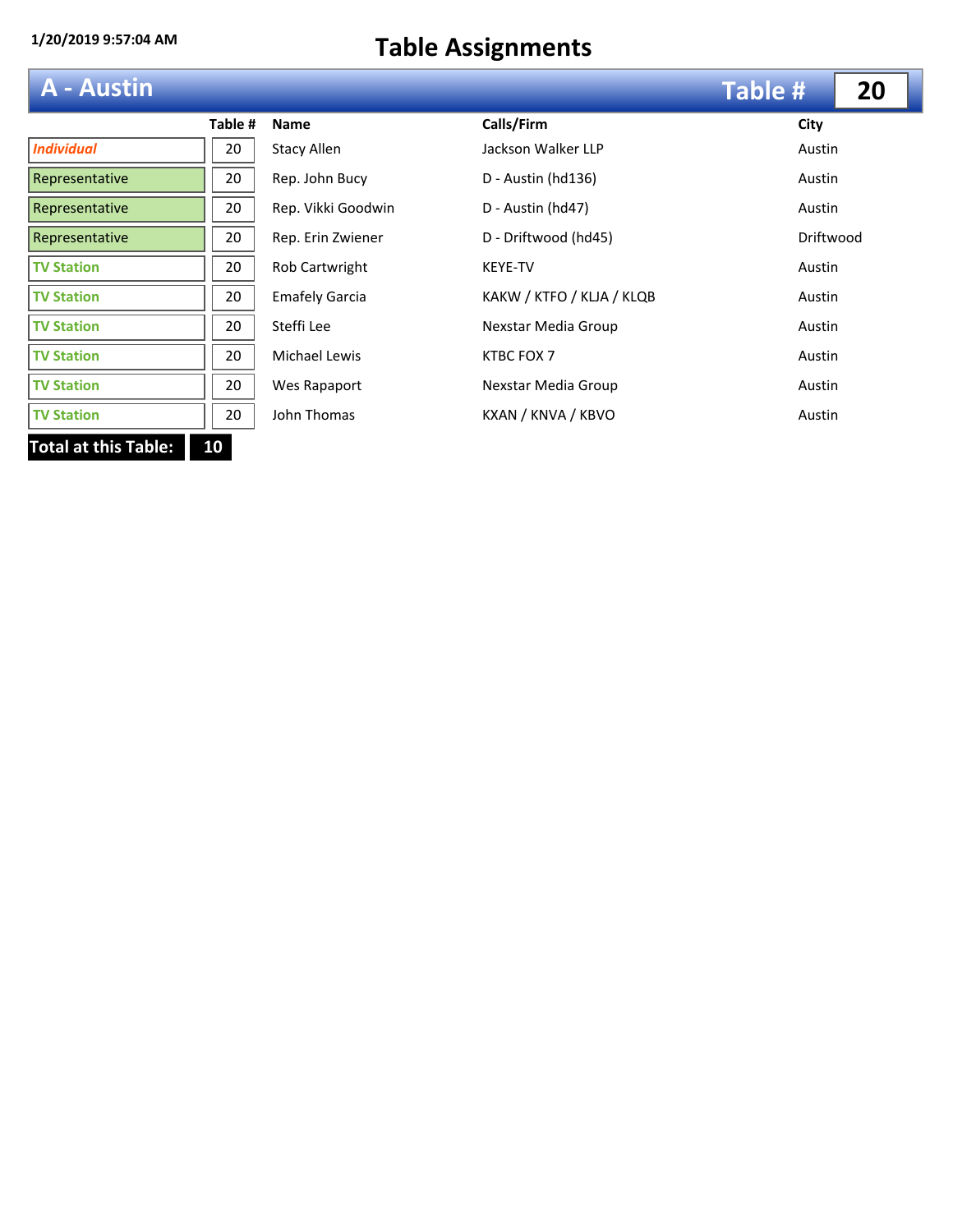## **RGV-L - Rio Grande Valley / Laredo**

| Table #                           | <b>Name</b>        |  |  |  |  |
|-----------------------------------|--------------------|--|--|--|--|
| 21                                | <b>Tony Flores</b> |  |  |  |  |
| 21                                | Scott Jenkines     |  |  |  |  |
| 21                                | Curtis Smith       |  |  |  |  |
| 21                                | Rep. Terry Canal   |  |  |  |  |
| 21                                | Rep. Alex Domin    |  |  |  |  |
| 21                                | Rep. Bobby Guer    |  |  |  |  |
| 21                                | Rep. Oscar Long    |  |  |  |  |
| 21                                | Rep. Mando Mar     |  |  |  |  |
| 21                                | Rep. Sergio Mun    |  |  |  |  |
| 21                                | Rep. Richard Ray   |  |  |  |  |
| 21                                | James Breazeale    |  |  |  |  |
| 21                                | Linda Deicla       |  |  |  |  |
| 21                                | Gerardo Garza      |  |  |  |  |
| 21                                | John Kittleman     |  |  |  |  |
| 21                                | Luis Villarreal    |  |  |  |  |
| 15<br><b>Total at this Table:</b> |                    |  |  |  |  |
|                                   |                    |  |  |  |  |

|                   |         | <b>RGV-L - Rio Grande Valley / Laredo</b> |                                       | <b>Table #</b> | 21                 |
|-------------------|---------|-------------------------------------------|---------------------------------------|----------------|--------------------|
|                   | Table # | <b>Name</b>                               | Calls/Firm                            | City           |                    |
| Aide-Rep.         | 21      | <b>Tony Flores</b>                        | Rep. Oscar Longoria's Office          | <b>Mission</b> |                    |
| Aide-Rep.         | 21      | <b>Scott Jenkines</b>                     | Rep. Mando Martinez's Office          | Weslaco        |                    |
| Aide-Rep.         | 21      | Curtis Smith                              | Rep. Terry Canales' Office            | Edinburg       |                    |
| Representative    | 21      | Rep. Terry Canales                        | D - Edinburg (hd40)                   | Edinburg       |                    |
| Representative    | 21      | Rep. Alex Dominguez                       | D - Brownsville (hd37)                |                | <b>Brownsville</b> |
| Representative    | 21      | Rep. Bobby Guerra                         | D - McAllen (hd41)                    | <b>McAllen</b> |                    |
| Representative    | 21      | Rep. Oscar Longoria                       | D - Mission (hd35)                    | <b>Mission</b> |                    |
| Representative    | 21      | Rep. Mando Martinez                       | D - Weslaco (hd39)                    | Weslaco        |                    |
| Representative    | 21      | Rep. Sergio Munoz                         | D - Palmview (hd36)                   | Palmview       |                    |
| Representative    | 21      | Rep. Richard Raymond                      | D - Laredo (hd42)                     | Laredo         |                    |
| <b>TV Station</b> | 21      | James Breazeale                           | <b>KGBT</b>                           | Harlingen      |                    |
| <b>TV Station</b> | 21      | Linda Deicla                              | KGBT-TV Rio Grande Valley             | Harlingen      |                    |
| <b>TV Station</b> | 21      | Gerardo Garza                             | Gray Television Group, Inc. / KGNS-TV | Laredo         |                    |
| <b>TV Station</b> | 21      | John Kittleman                            | <b>KRGV Rio Grande Valley</b>         | Weslaco        |                    |
| <b>TV Station</b> | 21      | Luis Villarreal                           | Gray Television Group, Inc. / KGNS-TV | Laredo         |                    |
|                   |         |                                           |                                       |                |                    |